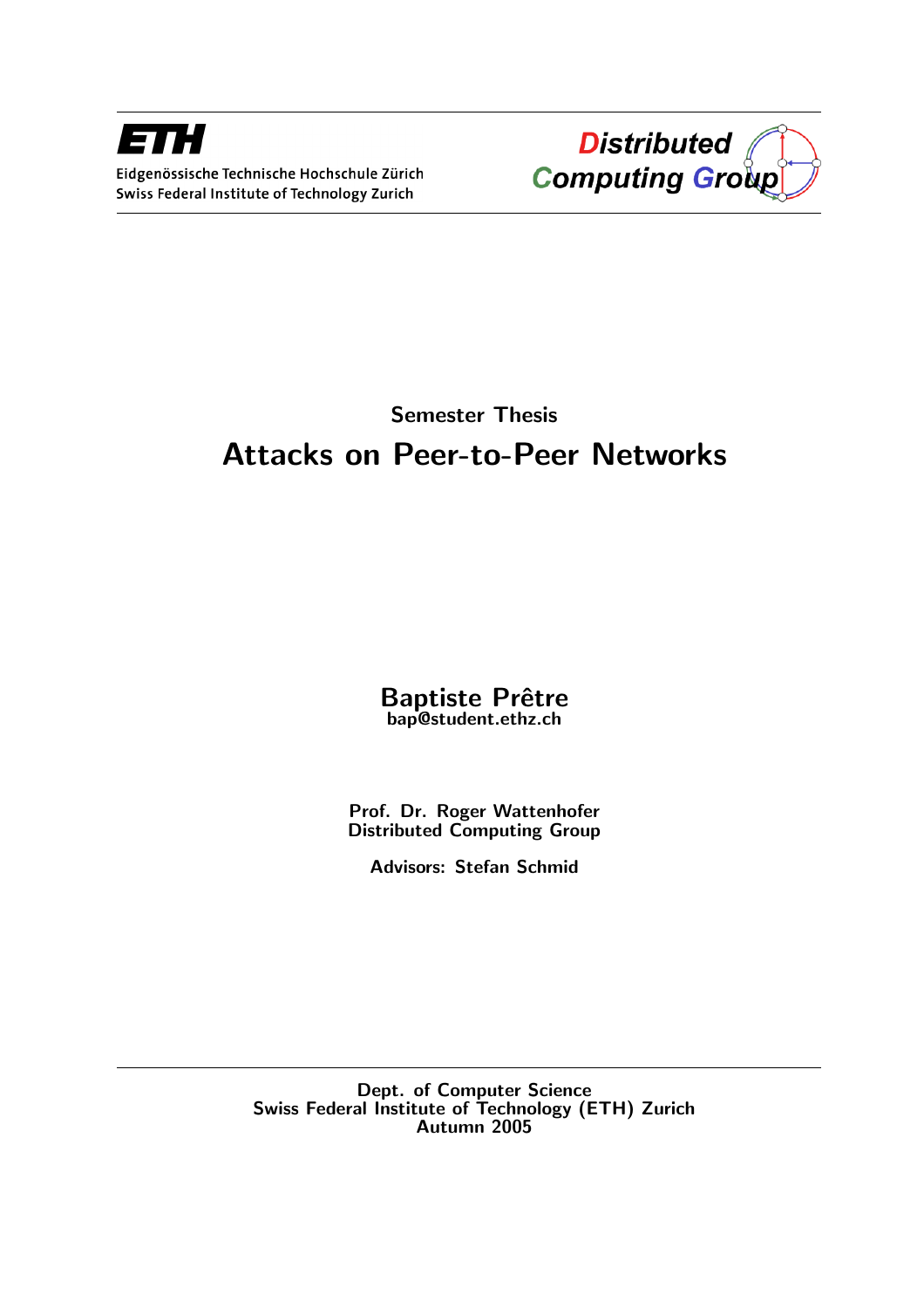#### Abstract

In this thesis, we collect information about known attacks on P2P networks. We try to classify them as well as study the different possible defense mechanisms. As a case study, we take Freenet, a third generation P2P system, which we deeply analyze, including simulating possible behaviors and reactions. Finally, we draw several conclusions about what should be avoided when designing P2P applications and give a new possible approach to making a P2P application as resilient as possible to malicious users.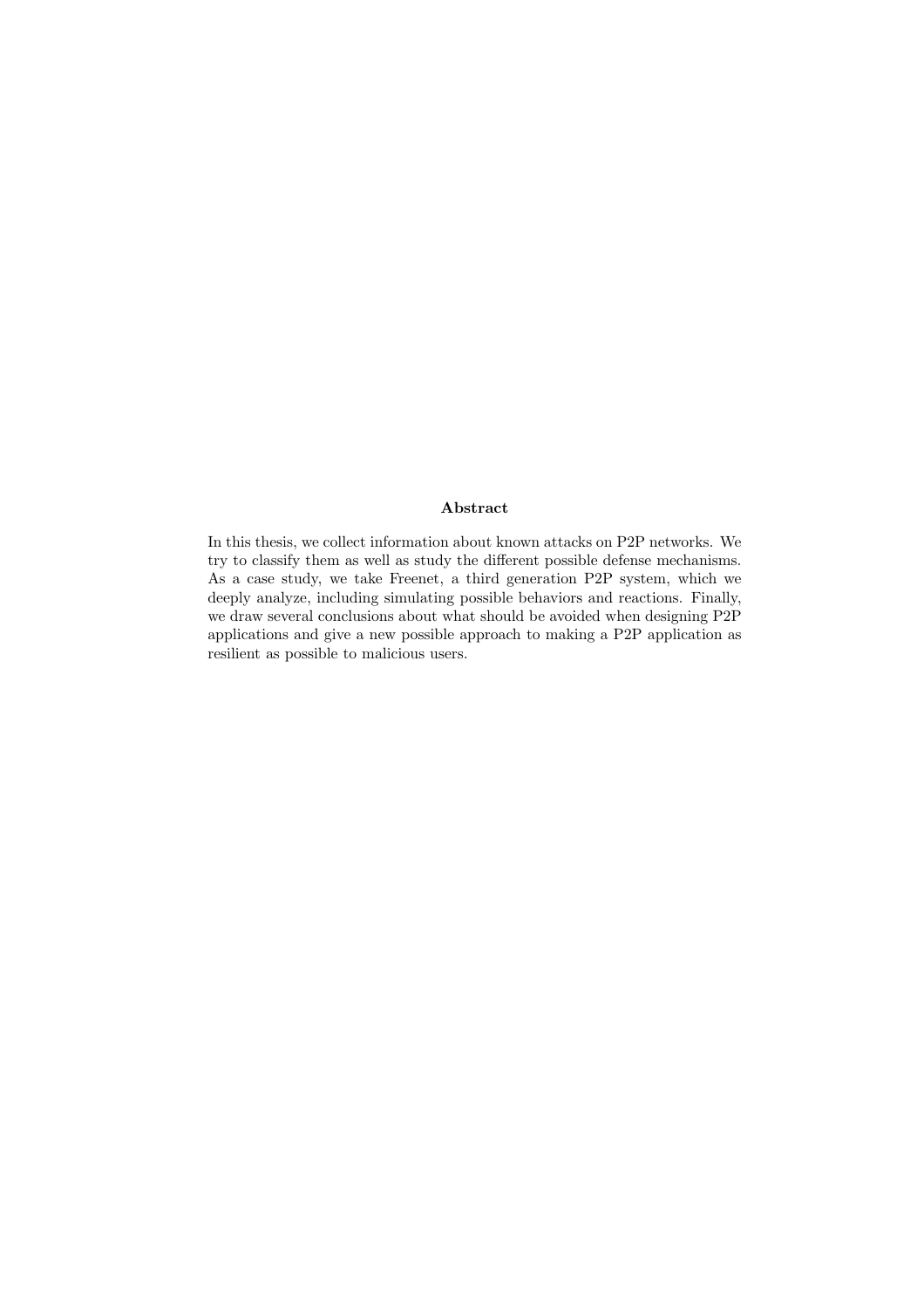# **Contents**

| $\mathbf{1}$ |                                          | Introduction                                                               | 3              |  |  |  |
|--------------|------------------------------------------|----------------------------------------------------------------------------|----------------|--|--|--|
|              | 1.1                                      | Peer-to-Peer Network Definition                                            | 3              |  |  |  |
|              | 1.2                                      |                                                                            | 3              |  |  |  |
|              | 1.3                                      |                                                                            | $\overline{4}$ |  |  |  |
|              | 1.4                                      |                                                                            | $\overline{4}$ |  |  |  |
| $\mathbf{2}$ | <b>General Attacks and Defences</b><br>6 |                                                                            |                |  |  |  |
|              | 2.1                                      |                                                                            | 6              |  |  |  |
|              |                                          | 2.1.1                                                                      | 6              |  |  |  |
|              | 2.2                                      |                                                                            | $\overline{7}$ |  |  |  |
|              |                                          | 2.2.1                                                                      | 8              |  |  |  |
|              | 2.3                                      | Worm Propagation $\ldots \ldots \ldots \ldots \ldots \ldots \ldots \ldots$ | 8              |  |  |  |
|              |                                          | 2.3.1                                                                      | 9              |  |  |  |
|              | 2.4                                      |                                                                            | 9              |  |  |  |
| 3            | Specific P2P Attacks and Defenses<br>11  |                                                                            |                |  |  |  |
|              | 3.1                                      |                                                                            | 11             |  |  |  |
|              | 3.2                                      |                                                                            | 12             |  |  |  |
|              |                                          | 3.2.1                                                                      | 12             |  |  |  |
|              | 3.3                                      |                                                                            | 13             |  |  |  |
|              |                                          | 3.3.1                                                                      | 13             |  |  |  |
|              | 3.4                                      |                                                                            | 14             |  |  |  |
|              |                                          | 3.4.1                                                                      | 15             |  |  |  |
| 4            | <b>First conclusions</b><br>16           |                                                                            |                |  |  |  |
|              | 4.1                                      |                                                                            | 16             |  |  |  |
|              | 4.2                                      |                                                                            | 16             |  |  |  |
|              | 4.3                                      |                                                                            | 17             |  |  |  |
| 5            | Case study: Freenet<br>18                |                                                                            |                |  |  |  |
|              | 5.1                                      |                                                                            | 18             |  |  |  |
|              | 5.2                                      |                                                                            | 18             |  |  |  |
|              | 5.3                                      |                                                                            | 19             |  |  |  |
|              |                                          | 5.3.1                                                                      | 19             |  |  |  |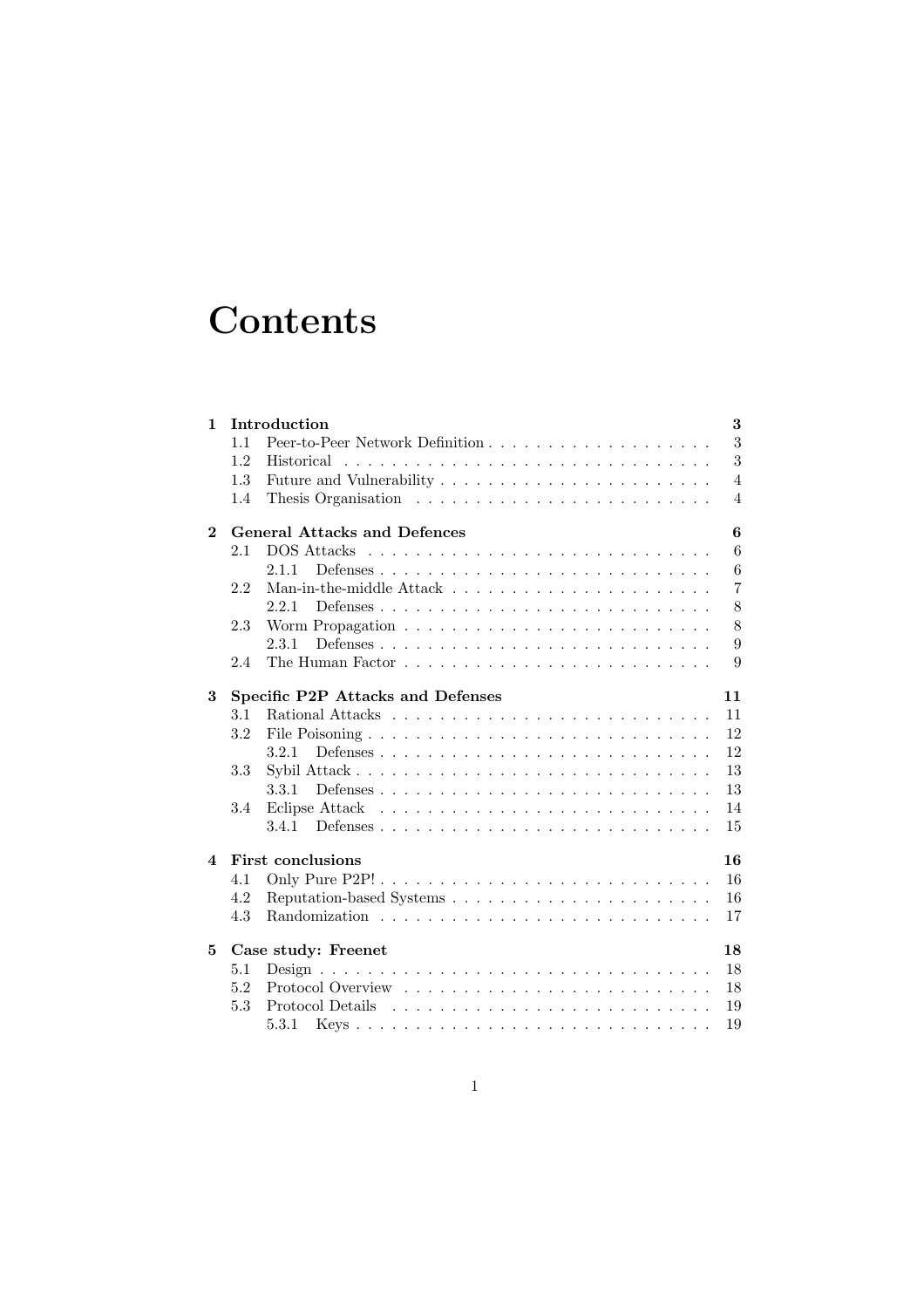|   |                                | 5.3.2         | 20                                                                         |  |  |  |  |
|---|--------------------------------|---------------|----------------------------------------------------------------------------|--|--|--|--|
|   |                                | 5.3.3         | 21                                                                         |  |  |  |  |
|   |                                | 5.3.4         | 21                                                                         |  |  |  |  |
|   |                                | 5.3.5         | 22                                                                         |  |  |  |  |
|   | 5.4                            | Facts         | 22                                                                         |  |  |  |  |
|   | 5.5                            | Attacks       |                                                                            |  |  |  |  |
|   |                                | 5.5.1         | 22                                                                         |  |  |  |  |
|   |                                | 5.5.2         | 23<br>Malice and Eavesdropping $\ldots \ldots \ldots \ldots \ldots \ldots$ |  |  |  |  |
|   |                                | 5.5.3         | 24                                                                         |  |  |  |  |
|   |                                | 5.5.4         | 24<br>More-then-just-routing Attacks                                       |  |  |  |  |
|   |                                | 5.5.5         | 25                                                                         |  |  |  |  |
|   |                                | 5.5.6         | 27                                                                         |  |  |  |  |
|   | 5.6                            | <b>Future</b> | 27                                                                         |  |  |  |  |
| 6 | <b>Final Conclusions</b><br>29 |               |                                                                            |  |  |  |  |
|   | 6.1                            | 29            |                                                                            |  |  |  |  |
|   | 6.2                            |               | 30                                                                         |  |  |  |  |
|   |                                | 621           | 30                                                                         |  |  |  |  |
|   |                                | 6.2.2         | 30<br>PGP, Web of Trust and Darknets                                       |  |  |  |  |
|   |                                | 6.2.3         | 31                                                                         |  |  |  |  |
|   | 6.3                            | Conclusion    | 32                                                                         |  |  |  |  |
|   |                                |               |                                                                            |  |  |  |  |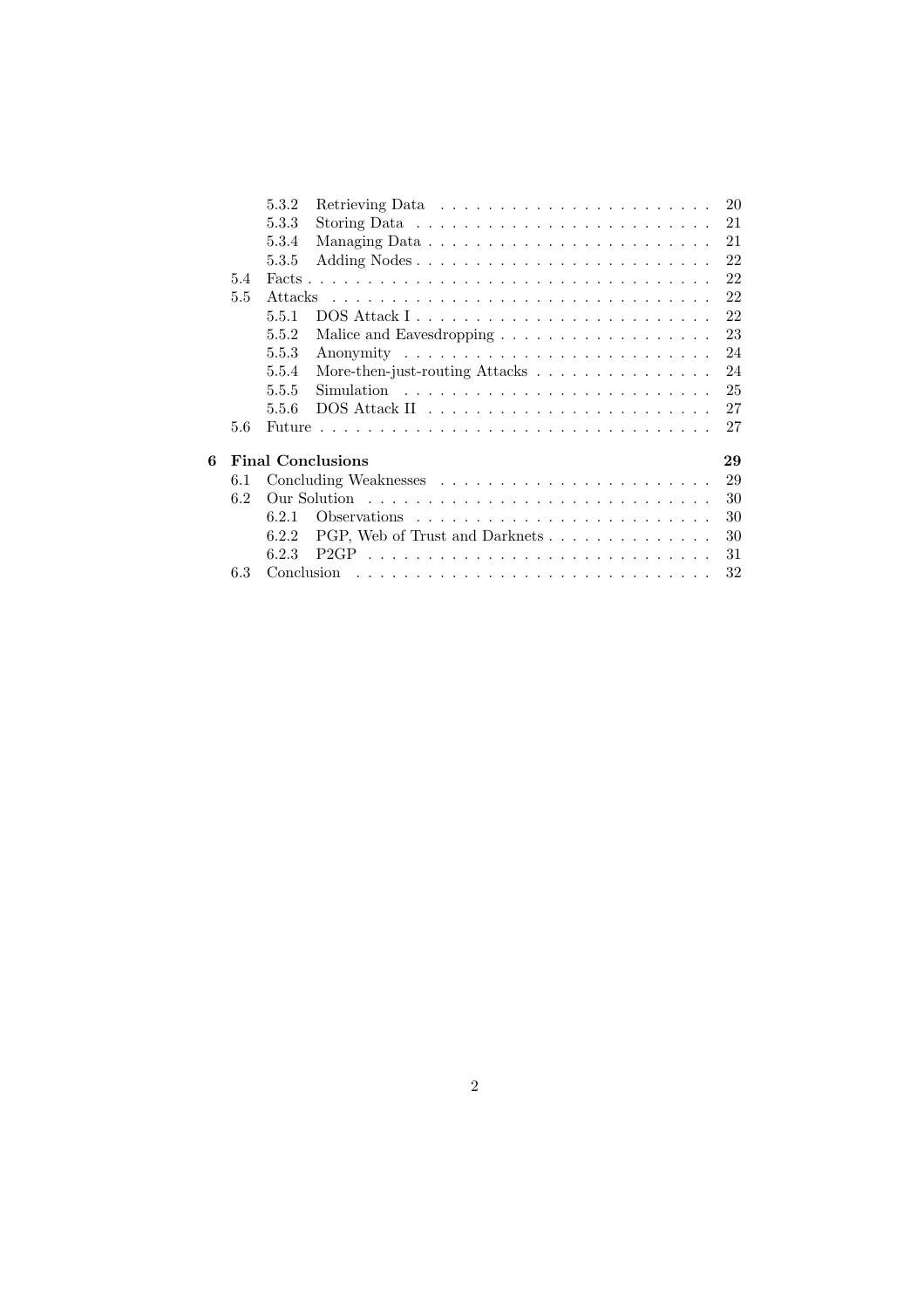## Chapter 1

# Introduction

#### 1.1 Peer-to-Peer Network Definition

Throughout this thesis we will study peer-to-peer networks, henceforth we will use the acronym P2P. A P2P network is a network that relies on computing power of it's clients rather than in the network itself [1]. This means the clients (peers) will do the necessary operations to keep the network going rather than a central server. Of course, there are different levels of peer-to-peer networking:

- Hybrid P2P: There is a central server which keeps information about the network. The peers are responsible for storing the information. If they want to contact another peer, they query the server for the address.
- Pure P2P: There is absolutely no central server or router. Each peer acts as client and server at the same time. This is also sometimes referred to as "serverless" P2P.
- Mixed P2P: Between "hybrid" and "pure" P2P networks. An example of such a network is Gnutella which has no central server but clusters its nodes around so-called "supernodes".

#### 1.2 Historical

Although P2P networking has existed for quite some time, it has only been popularized recently and will probably be subject to even bigger revolutions in the near future.

Napster was the first P2P application which really took off. The way it worked was quite simple: a server indexed all the files each user had. When a client queried Napster for a file, the central server would answer with a list of all indexed clients who already possessed the file.

Napster-like networks are known now as first generation networks. Such networks didn't have a complicated implementation and often relied on a central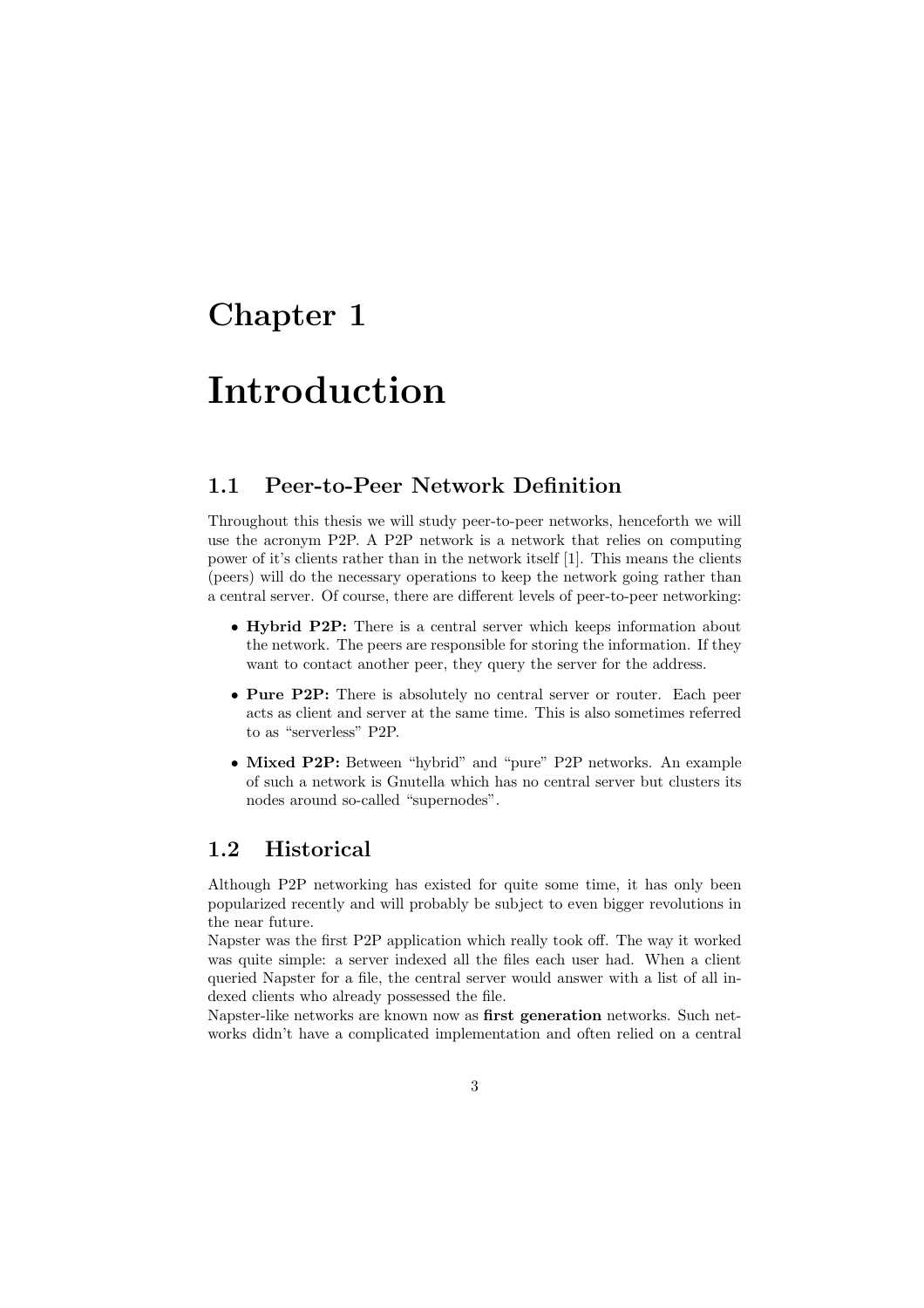server (hybrid P2P). The central server model makes sense for many reasons: it is an efficient way to handle searches and allows to retain control over the network. However, it also means there is a single point of failure. When lawyers decided Napster should be shut down, all they had to do was to disconnect the server.

Gnutella was the second major P2P network. After Napster's demise, the creators of Gnutella wanted to create a decentralized network, one that could not be shut down by simply turning off a server. At first the model did not scale because of bottlenecks created whilst searching for files. FastTrack solved this problem by rendering some nodes more capable than others. Such networks are now known as second generation networks and are the most widely used nowadays [1].

Third generation networks are the new emerging P2P networks. They are a response to the legal attention P2P networks have been receiving for a few years and have built-in anonymity features. They have not yet reached the mass usage main second generation networks currently endure but this could change shortly. Freenet is a good example of a third generation P2P network, that is the reason why we will study it more deeply during this thesis.

#### 1.3 Future and Vulnerability

Some futurists believe P2P networks will trigger a revolution in the near future. The ease of use, the huge choice and finally the low price (often free) have been the main reason for the explosion of file-sharing applications over the past years. Add to this the fact that internet connection speeds are steadily increasing, the arrival of newer faster algorithms (Caltech's FAST algorithm was clocked 6,000 times faster than the internet's current protocol) as well as the incapacity to control or monitor such networks. This P2P revolution simply means huge quantities of data will be available almost instantly to anybody for free.

This, of course, is disturbing news for many industries (music, movie, game...) as P2P networks provide an alternative way of acquiring many copyrighted products. These industries have very actively been waging war against "digital piracy" for a decade soon. The results of this war are controversial but as P2P networks have never stopped growing during this period of time, it is acceptable to think that they will steadily grow on and gain even more importance in the future. I encourage interested readers to consult Scott Jensen's white paper [3] on the subject.

#### 1.4 Thesis Organisation

This thesis will now be organised in 4 main sections:

1 First, we will look at several vulnerabilities or attacks found in general networks.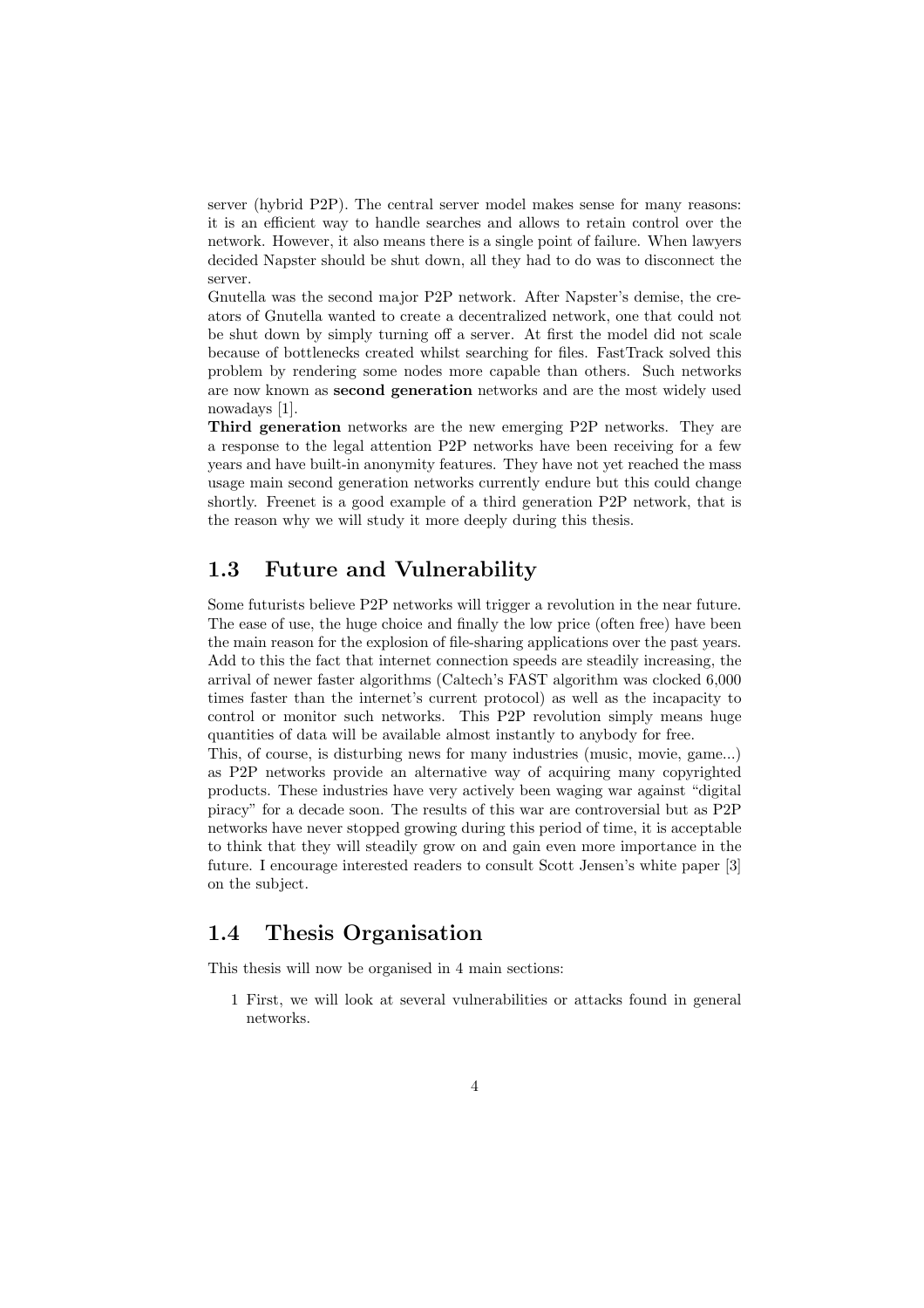2 We will then look at more specific attacks specially designed for P2P networks.

After these two analysis, we will try to draw some first conclusions. We will then proceed to our case study: Freenet.

- 3 We will thoroughly describe the Freenet structure.
- 4 Finally, we will try to find potential weaknesses in Freenet and ways to improve them.

After this we will draw our final conclusions and explore possible new directions.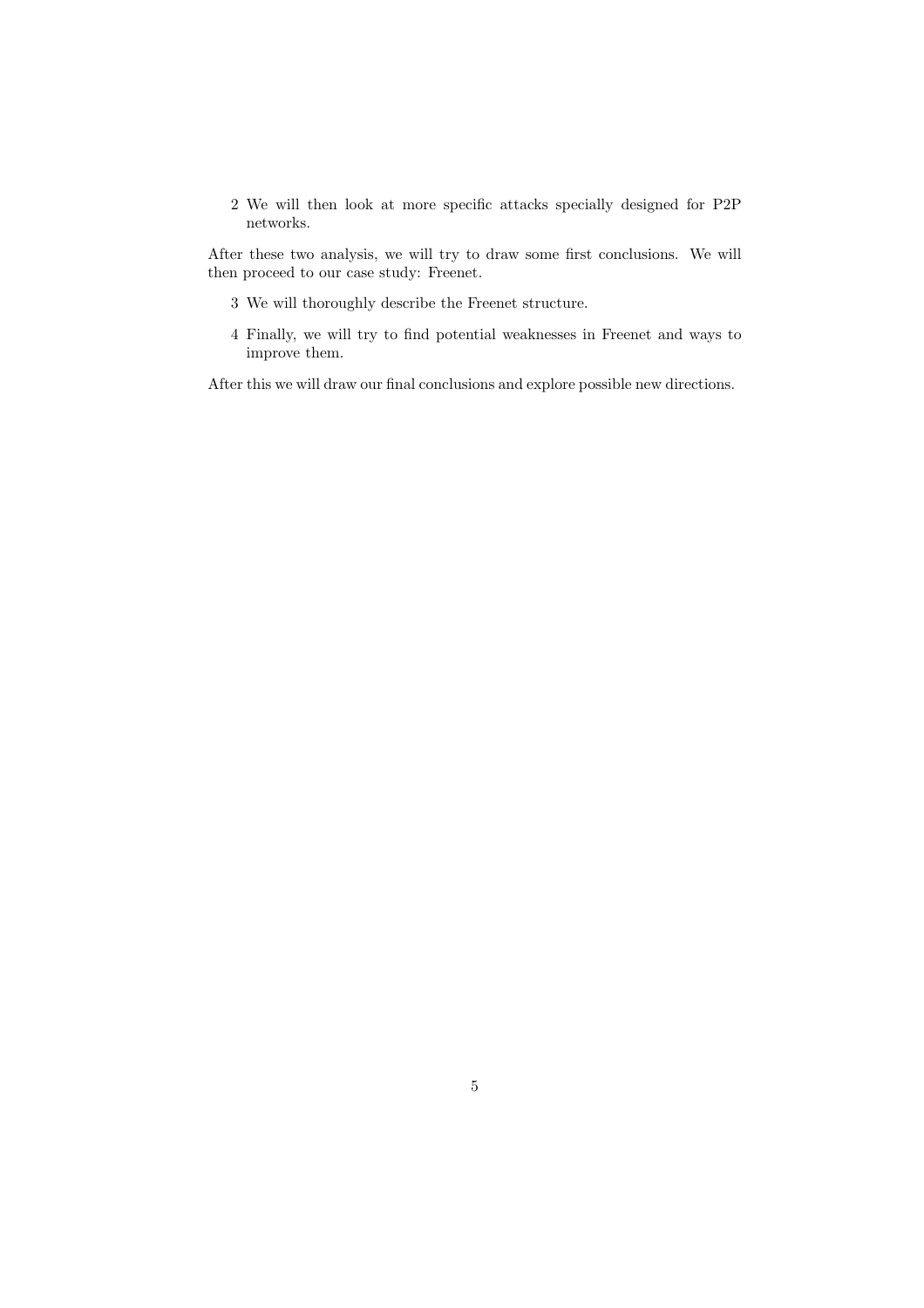### Chapter 2

# General Attacks and Defences

#### 2.1 DOS Attacks

A Denial-Of-Service attack is an attack on a computer or a network that causes the loss of a service [1]. There exist many forms or methods to perpetrate a DOS attack. In the case of P2P networks, the most common form of a DOS attack is an attempt to flood the network with bogus packets, thereby preventing legitimate network traffic. Another method is to drown the victim in fastidious computation so that it is to busy to do answer any other queries.

DOS attacks are far more efficient if multiple hosts are involved in the attack, we then speak of a DDOS attack (distributed denial-of-service) [14]. In a DDOS attack, the attacking computers are often personal computers with broadband connections that have been comprimised by a virus or trojan. The perpetrator can then remotely control these machines (qualified as zombies or slaves) and direct an attack at any host or network.

Finally, a DDOS attack can be even further amplified by using uncompromised hosts as amplifiers. The zombies send requests to the uncompromised hosts and spoof the zombies' IP addresses to the victim's IP. When the uncompromised hosts respond, they will send the answering packets to the victim. This is known as a reflection attack.

#### 2.1.1 Defenses

The first problem is detecting a DOS attack as it can be mistaken with a heavy utilization of the machine. DDOS attacks using reflection are extremely hard to block due to the enormous number and diversity of machines a malicious user can involve in the attack (virtually any machine can be turned into a zombie). In addition, as the attacker is often only indirectly involved (he attacks through the zombies and the reflective network), it is often impossible to identify the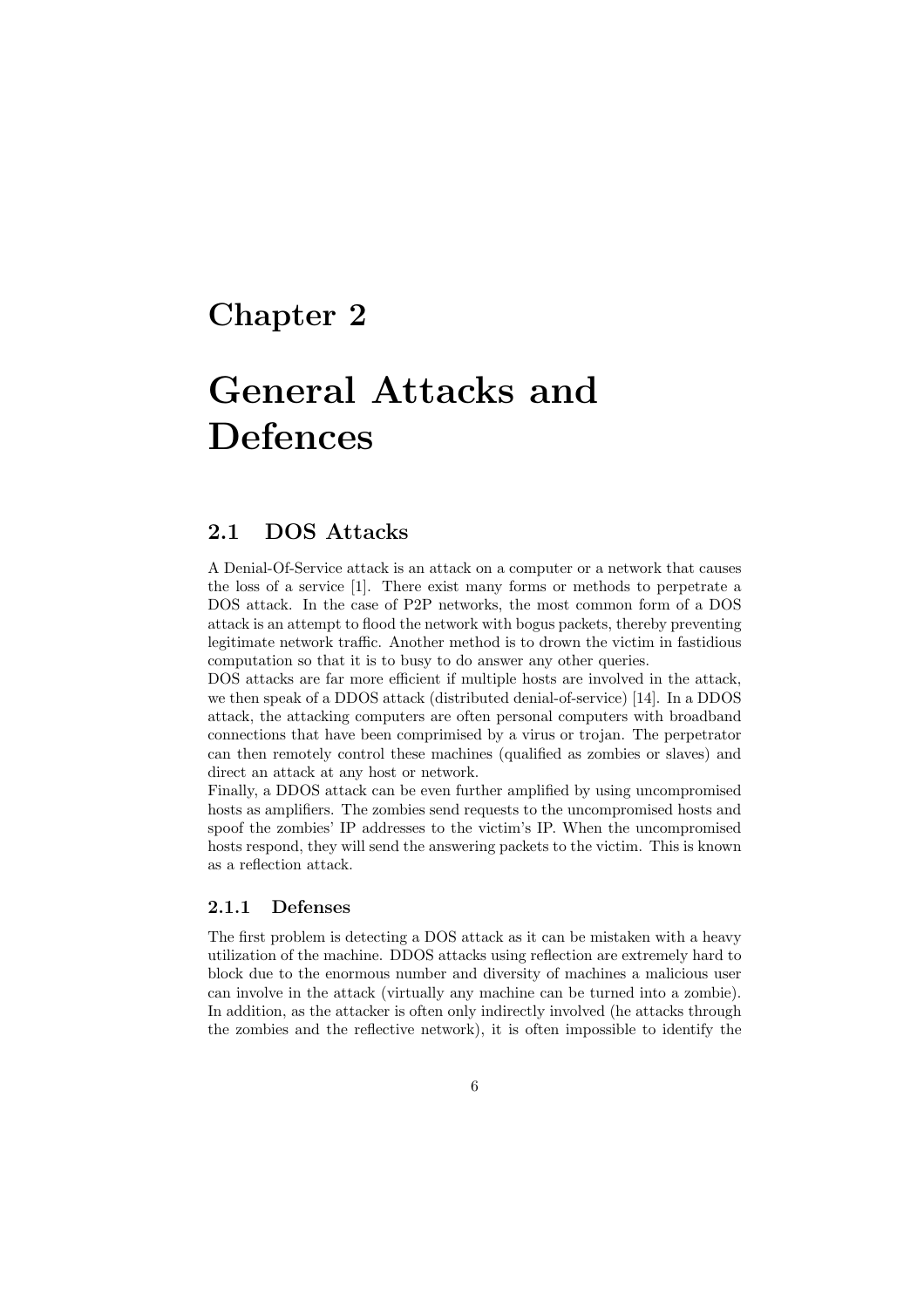

Figure 2.1: A DDOS attack: The attacker sends the order to the computers he personally controls (masters) which then forward it to the zombies, which DOS as many machines as possible and spoof their IP to be the victim's, who will receive all the replies.

source of the attack. Because of these factors, there exists no general way of blocking DOS attacks.

A widely used technique to hinder DOS attacks is "pricing". The host will submit puzzles to his clients before continuing the requested computation, thus ensuring that the clients go through an equally expensive computation. DOS attacks are most efficient when the attacker consumes most of his victim's resources whilst investing very few resources himself. If each attempt to flood his victim results in him having to solve a puzzle beforehand, it becomes more difficult to launch a successful DOS attack. "Pricing" can be modified so that when the host perceives to be under an attack, it gives out more expensive puzzles, and therefore reduces the effect of the attack. Although this method is effective against a small number of simultaneous attackers, it more or less fails against very distributed attacks. Other drawbacks are that some legitimate clients, such as mobile devices, might perceive puzzles too hard and/or would waste limited battery power to them.

#### 2.2 Man-in-the-middle Attack

In a man-in-the-middle attack, the attacker inserts himself undetected between two nodes. He can then choose to stay undetected and spy on the communication or more actively manipulate the communication. He can achieve this by inserting, dropping or retransmitting previous messages in the data stream. Man-in-the-middle attacks can thus achieve a variety of goals, depending on the protocol. In many cases it is identity spoofing or dispatching false information. Man-in-the-middle attacks are a nightmare in most protocols (especially when there is a form of authentication). Fortunately, they are less interesting in P2P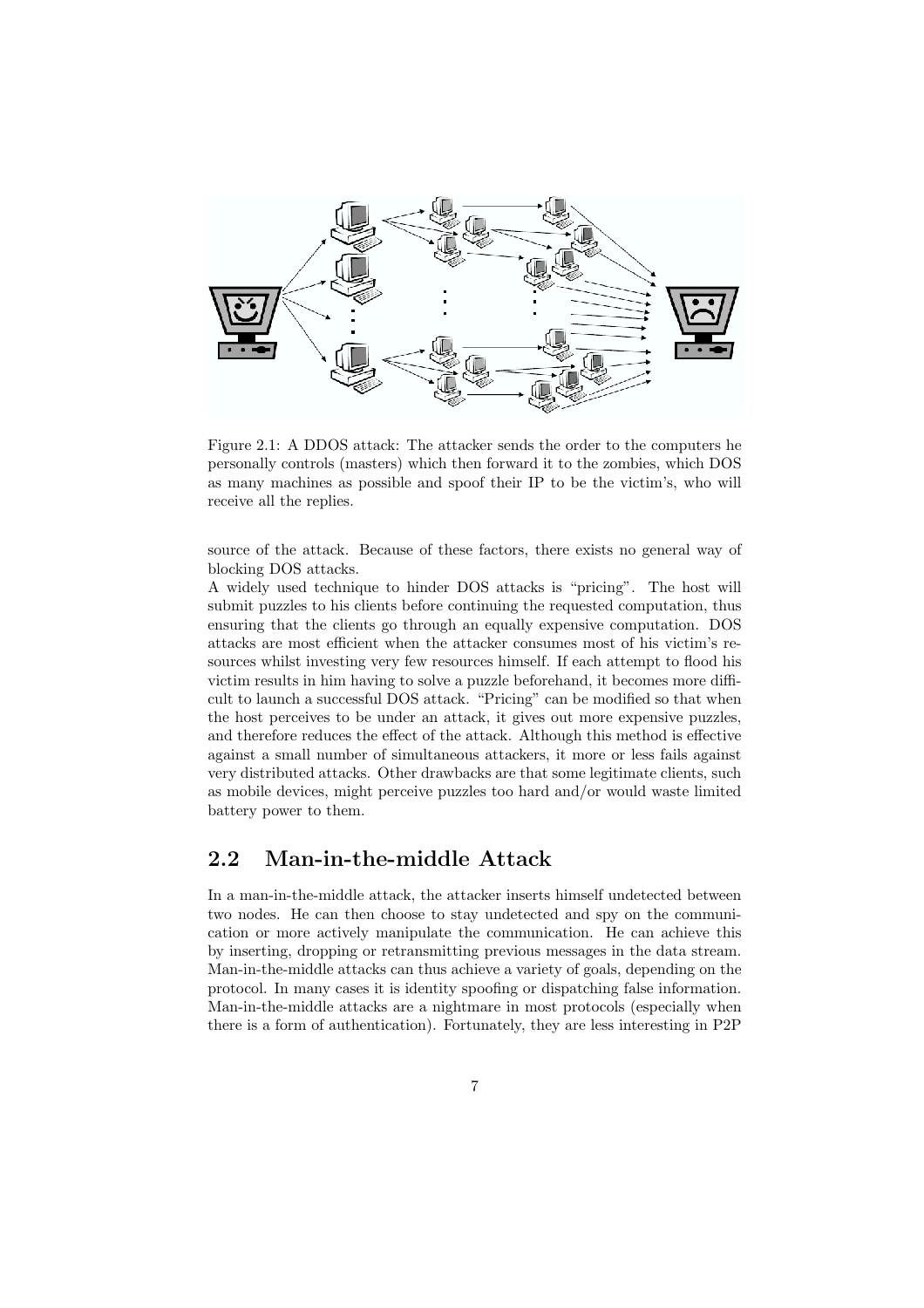networks. All the nodes have the same "clearance" and the traffic's content is shared anyway which makes identity spoofing useless. If the P2P application supports different clearances between nodes, then the implications of man-inthe-middle attacks would depend on the protocol itself. Possible attacks could be spreading polluted files on behalf of trusted entities or broadcasting on behalf of a supernode.

#### 2.2.1 Defenses

Without a central trusted authority, which generally do not exist in P2P networks, it is not possible to detect a man-in-the-middle attack. Nodes have no information about their neighbors and have no way of being able to identify them later with certainty. Fortunately, as man-in-the-middle attacks are mostly useless in P2P networks, this is not very alarming news.

#### 2.3 Worm Propagation

Worms already pose one of the biggest threats to the internet. Currently, worms such as Code Red or Nimda are capable of infecting hundreds of thousands of hosts within hours and no doubt that better engineered worms would be able to infect to reach the same result in a matter of seconds. Worms propagating through P2P applications would be disastrous: it is probably the most serious threat.

There are several factors which make P2P networks attractive for worms [13]:

- P2P networks are composed by computers all running the same software. An attacker can thus compromise the entire network by finding only one exploitable security hole.
- P2P nodes tend to interconnect with many different nodes. Indeed a worm running on the P2P application would no longer loose precious time scanning for other victims. It would simply have to fetch the list of the victim's neighboring nodes and spread on.
- P2P applications are used to transfer large files. Some worms have to limit their size in order to hold in one TCP packet. This problem would not be encountered in P2P worms and they could thus implement more complicated behaviors.
- The protocols are generally not viewed as mainstream and hence receive less attention from intrusion detection systems.
- P2P programs often run on personal computers rather than servers. It is thus more likely for an attacker to have access to sensitive files such as credit card numbers, passwords or address books.
- P2P users often transfer illegal content (copyrighted music, pornography ...) and may be less inclined to report an unusual behavior of the system.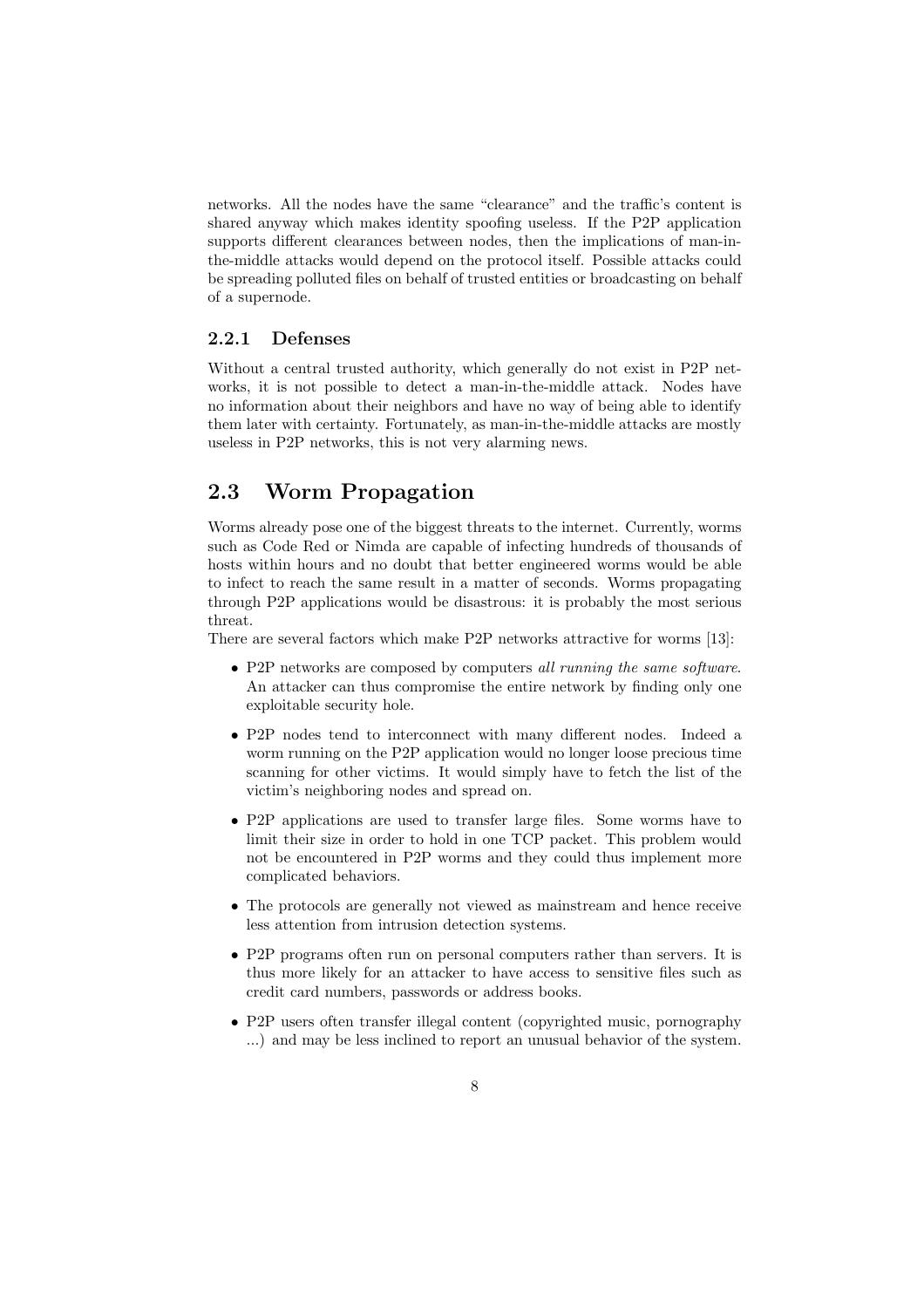• The final and probably most juicy quality P2P networks possess is their potentially immense size.

Once worms finish propagating, their goal is usually to launch massive DDOS attacks (W32/Generic.worm!P2P, W32.SillyP2P, ...) against political or commercial targets (whitehouse.gov, microsoft.com, ...).

#### 2.3.1 Defenses

Before considering any technical defense, there must be a sensitization of P2P users. Leaving a personal computer unattended without a complete firewall and anti-virus on a broadband internet connection is begging for trouble. Blaster, for example, exploited a vulnerability 5 days after it was made public by Microsoft with a "Security Update" that fixed it.

A solution would be for P2P software developers not to write any bugged software! Perhaps that is a far fetched goal, but it would be better to favor strongly typed languages such as Java or  $C#$  instead of C or  $C++$ , where buffer overflows are much easier to compute.

Another interesting observation is that hybrid P2P systems have a vulnerability pure P2P systems do not. By making some nodes more special then others (for example better connectivity for Gnutella's supernodes) the attacker has the possibility to target these strategic nodes first in order to spread the worm more efficiently later on. Pure P2P does not offer such targets as all nodes have the same "importance".

Finally, it is interesting to note the operating system developers are also offering some solutions. OpenBSD's 3.8 release now returns pseudo-random memory addresses. This makes buffer overflows close to impossible as an attacker cannot know what data segment he should overwrite [15].

#### 2.4 The Human Factor

The human factor should always be a consideration when security is at issue. We previously saw that the upswing P2P applications have experienced is also due to ease of installation and use, the low cost (most of the time free) and its great rewards. Even novice users have little difficulty using such applications to download files that other users shared intentionally or accidentally shared on the P2P network.

This is yet another security problem P2P applications are posing. Empowering a user, especially a novice, to make choices regarding the accessibility of their files is a significant risk. Because of it's convenient and familiar look, applications such as Kazaa can cause a user to unwittingly share the contents of his documents or even worst, his whole hard disk.

Unfortunately, novice users do not understand the implications of their inaction with regard to security. Simply closing the application for instance isn't enough as most of them continue running in the background. Remarkably, millions of P2P peers are left running unattended and vulnerable for large periods of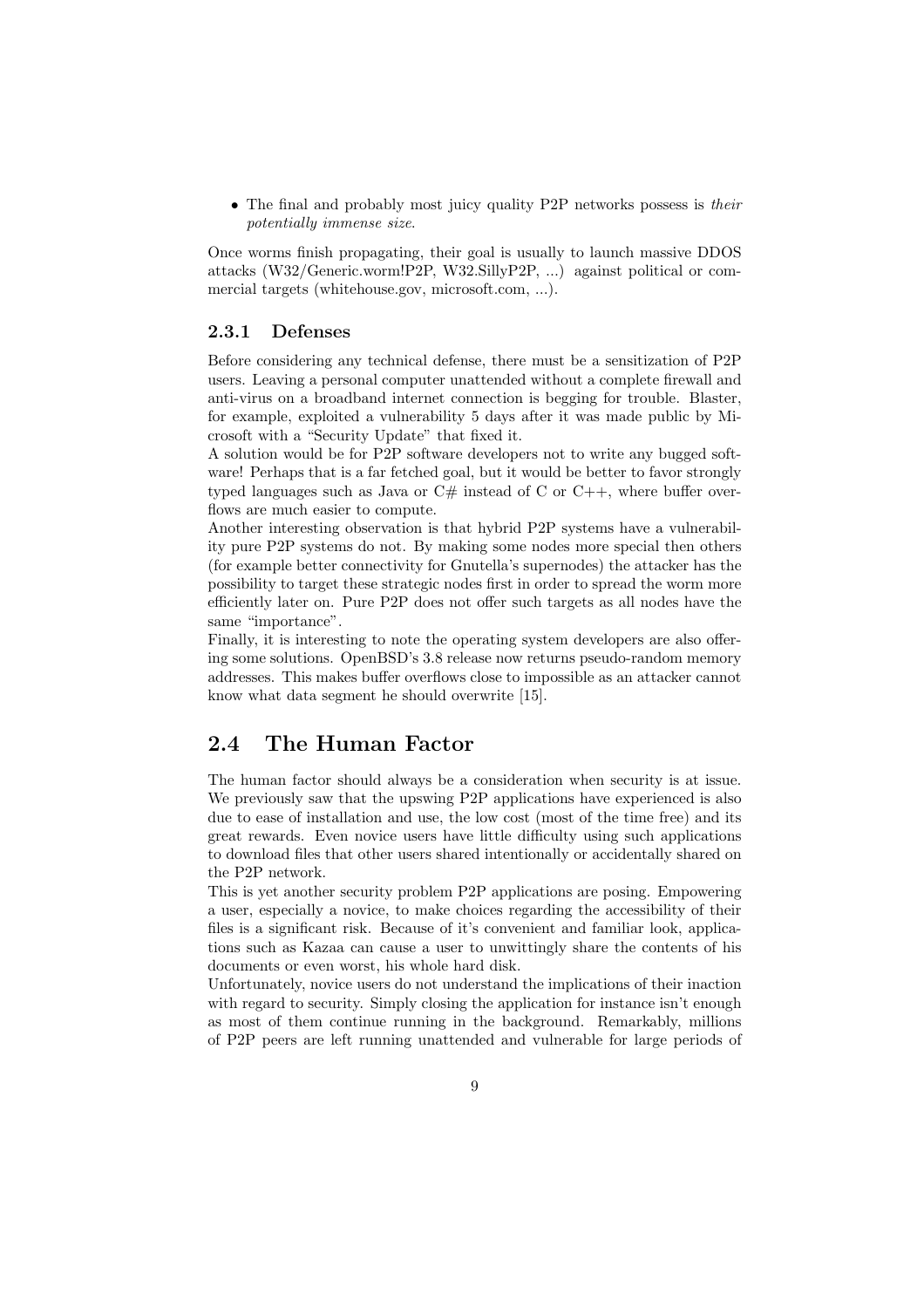time. Malicious users with intermediate hacking skills can take advantage of such situations.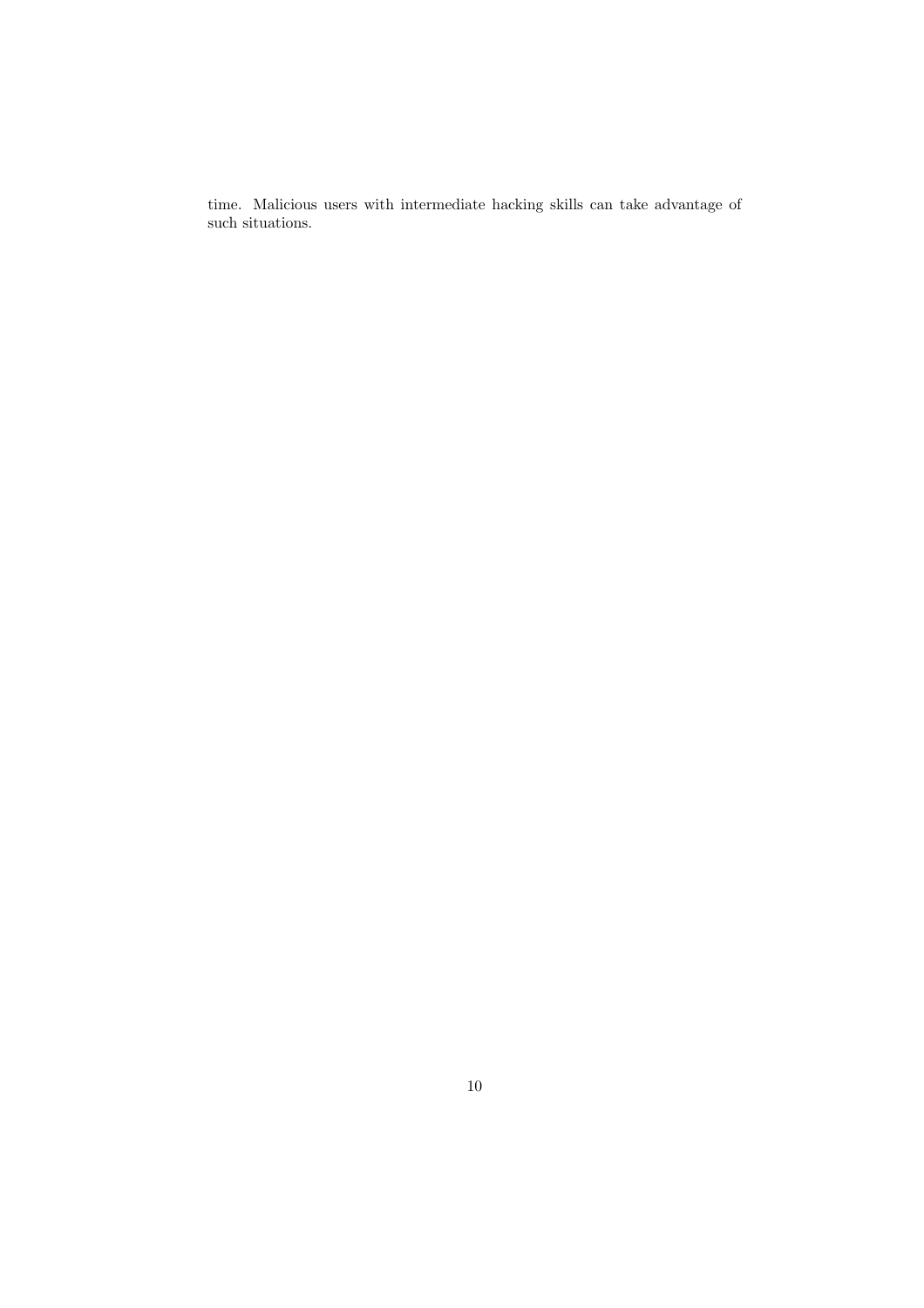### Chapter 3

# Specific P2P Attacks and Defenses

We will consider two different planes of attack in this section: the data plane and the control plane. Attacking the data plane means attacking the data used by the P2P application itself, for example by poisoning it or rendering it in any way unavailable. On the other hand, attacking the control plane means directly attacking the functionality of the P2P application, trying to render it slower or as inefficient as possible. This is generally done by using weaknesses in the routing protocol. Depending on the attacker's goal, he will choose to attack in one plane or the other, or both.

These two planes are not completely independent. For instance by attacking on the data plane and corrupting many files, users will tend to download more instances of a file thus slowing down the traffic which is typically the aim of a control plane attack. Vice versa, eclipse attacks which are in the control plane can render data unaccessible, which is the primary objective of a data plane attack.

The possibilities of attacks are enormous in P2P networks. Now follows an analysis of the most common attacks as well as some appropriate defense mechanisms.

#### 3.1 Rational Attacks

For P2P services to be effective, participating nodes must cooperate, but in most scenarios a node represents a self-interested party and cooperation can neither be expected nor enforced. A reasonable assumption is that a large fraction of P2P nodes are rational and will attempt to maximize their consumption of system resources while minimizing the use of their own.

For example nodes might realize that by not sharing, they save precious upload bandwidth. In the case of copyrighted material, file sharing can have worst outcomes. As it is illegal and quite easy for authorities to find out who is sharing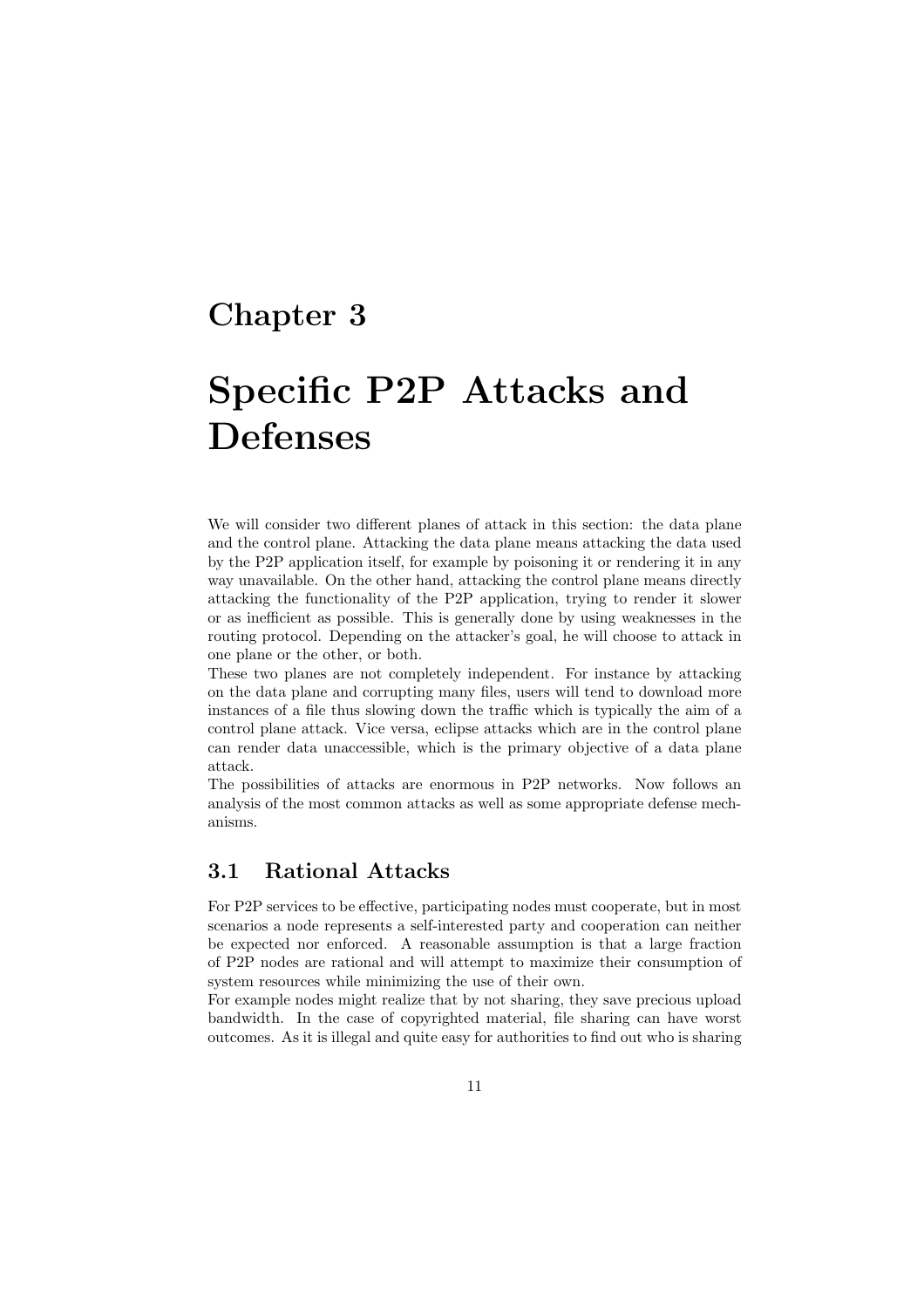specific files, it can lead to a very big fine. These are good enough reasons to motivate nodes in becoming "self-interested". If a large number of nodes are self-interested and refuse to contribute, the system may destabilize. Successful P2P systems must be designed to be robust against this class of failure.

#### 3.2 File Poisoning

File poisoning attacks operate on the data plane and have become extremely commonplace in P2P networks. The goal of this attack is to replace a file in the network by a false one. This polluted file is of course of no use.

It has been reported [7][8][9], that the music industry have massively released false content on P2P networks. Moreover, companies such as  $Overpeer<sup>1</sup>$  or Retsnap<sup>2</sup> publicly offer their pollution-based services to the entertainment industry as a way for protecting copyrighted materials.

In order to attack by file poisoning, malicious nodes will falsely claim owning a file, and upon a request will answer with a corrupt file. For a certain amount of money, Overpeer or Retsnap will release huge amounts of fake copies of a file on their servers. Moreover, all messages passing through malicious node can be poisoned (similar to a man-in-the-middle attack). These factors may give the poisoned file a high availability, making it more attractive to download the true file.

#### 3.2.1 Defenses

Although file poisoning attacks sound pretty dangerous, we will argue they do not pose a threat to P2P networks [6]. The main problem is that P2P applications are often set in the background. When a polluted file is downloaded by a user, it stays available for a while before being inspected and cleansed. After a period of time, all polluted files are eventually removed and the authentic files become more available then the corrupted ones. The reason file-poisoning attacks are still successful today are due to 3 factors:

- clients are unwilling to share (rational attack).
- corrupted files are not removed from users machines fast enough.
- users give up downloading if the download seemingly stalls.

These 3 factors each give advantage in different ways to the most available file, which probably is the polluted file at the beginning. Simulations show these factors tend to greatly slow down the removal of polluted files on the network. [16]

<sup>1</sup>www.overpeer.com

<sup>2</sup>www.retsnap.info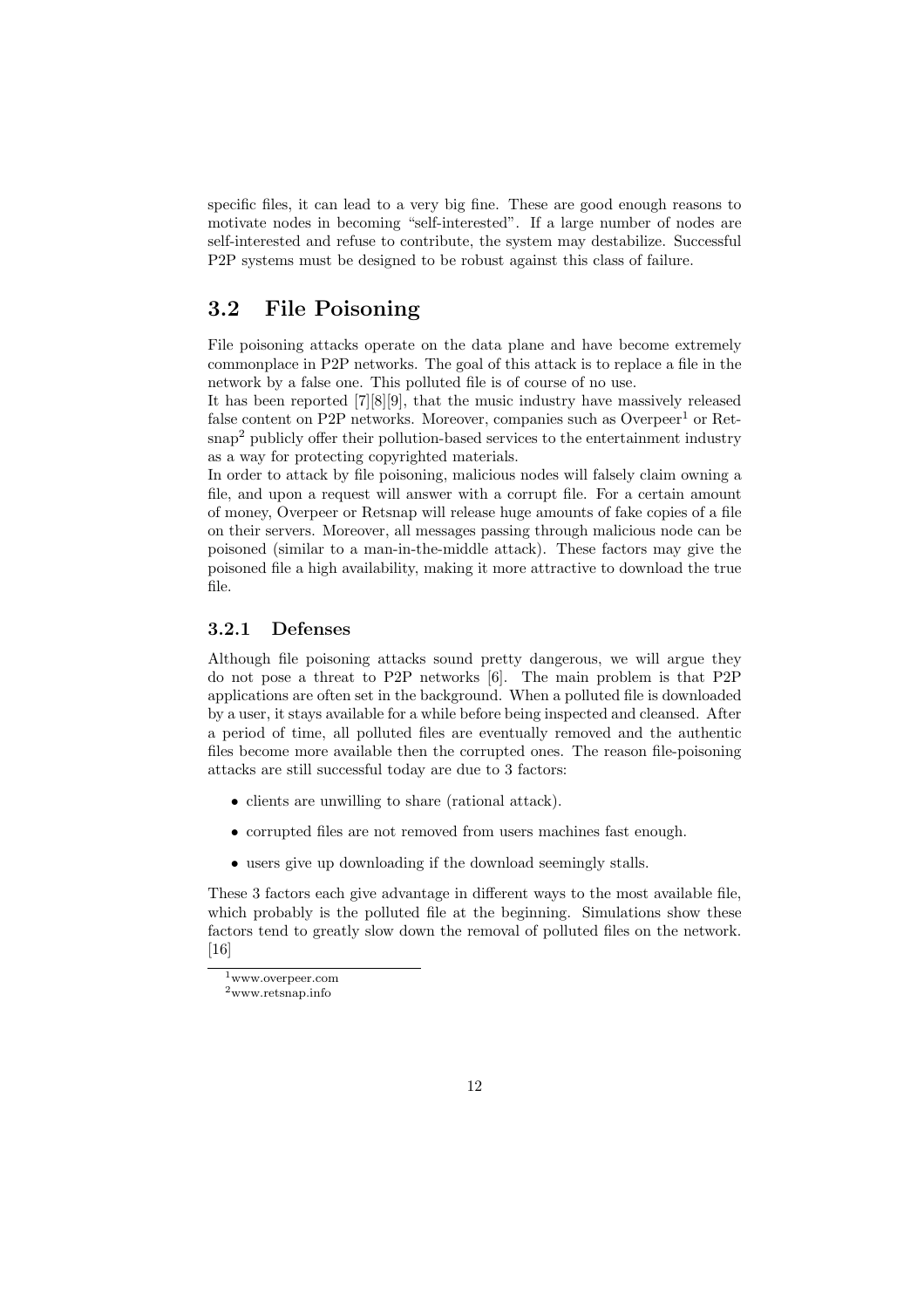#### 3.3 Sybil Attack

Sybil attacks are part of the control plane category. The idea behind this attack is that a single malicious identity can present multiple identities, and thus gain control over part of the network.[10]

Once this has been accomplished, the attacker can abuse the protocol in any way possible. For instance he might gain responsibility for certain files and choose to pollute them. If the attacker can position his identities in a strategic way, the damage can be considerable. He might choose to continue in an eclipse attack, or slow down the network by rerouting all queries in a wrong direction.

#### 3.3.1 Defenses

Unfortunately, without a central trusted authority, it is not possible to convincingly stop Sybil attacks [10]. Maybe carefully configured reputation-based systems might be able to slow the attack down, but it will not do much more. Indeed, once the attacker has legally validated a certain amount of identities, he can validate the rest.

A good defense is to render a Sybil attack unattractive by making it impossible to place malicious identities in strategic positions. We have already seen that structured P2P networks are more resilient to worm propagation. For the same reasons it is a good defense mechanism here, as an attacker will not be able to place his identities where he wishes. Randomly dispersed malicious identities are far less dangerous than strategically placed ones, especially if the P2P network is of considerable size.

Another proposition could be to include the node's IP in it's identifier. A malicious node would thus not be able to spoof fake identities as he would be bound to a limited number of IPs and could be noticed and denounced if he created more identities. Yet this solution is far from simple as other attacks are rendered possible, such as generating fake identities for other nodes and then accusing them of being malicious. This is why we will not consider this defense as it adds a layer of complexity to the existing protocol whilst generating other potential weaknesses.

Several papers propose a central trusted authority as a solution, as well as a complicated public-private key based protocol [11]. Each node should sign his messages, and respond to a challenge by the authority every now and then. It is clear that an attacker simulating many identities would need enormous resources in order to be able to answer all the challenges periodically submitted to each of his identities. While this certainly tries to solve the problem, it is unsatisfactory: this solution breaks the P2P model by reintroducing a centralized point of failure, which can easily be attacked.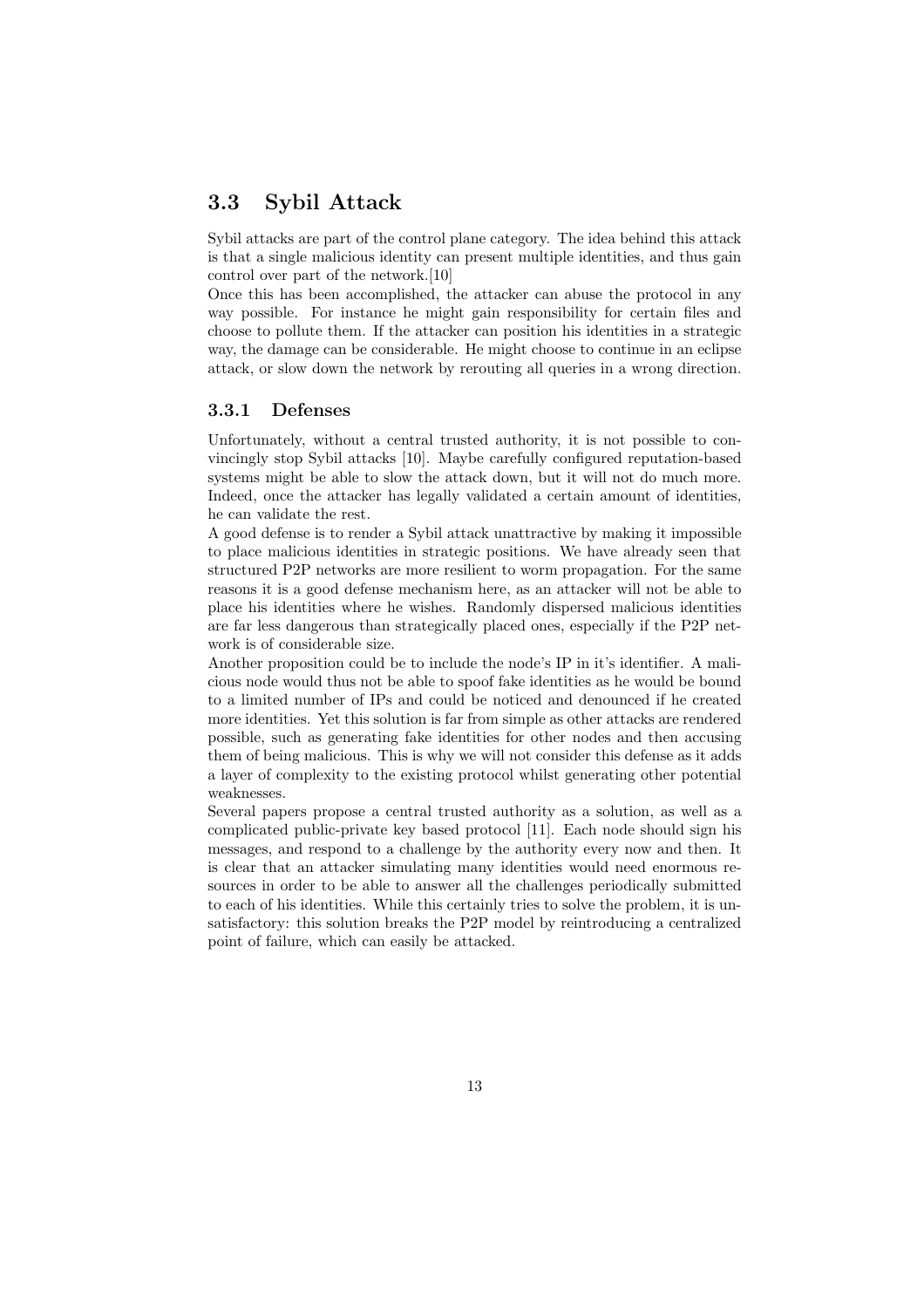

Figure 3.1: An Eclipse Attack: the malicious nodes have separated the network in 2 subnetworks.

#### 3.4 Eclipse Attack

Before an attacker can launch an eclipse attack, he must gain control over a certain amount of nodes along strategic routing paths.Once he has achieved this, he can then separate the network in different subnetworks. Thus, if a node wants to communicate with a node from the other subnetwork, his message must at a certain point be routed through one of the attacker's nodes. The attacker thus "eclipses" each subnetwork from the other. In a way, eclipse attacks are high-scale man-in-the-middle attacks.

An Eclipse attack can be the continuation of a Sybil attack. In this case, the attacker will try to place his nodes on the strategic routing paths. We argued before, that man-in-the-middle attacks don't pose a great threat to P2P networks. However, such a high scale attack involving strategic targeting is very serious. The attacker can completely control a subnetwork from the other subnetwork's point of view.

If an attacker manages an Eclipse attack (it is not an easy attack), can attack the network in a much more efficient manner.

- He can attack the control plane by inefficiently rerouting each message.
- He can decide to drop all messages he receives, thus completely separating both subnetworks.
- He can attack the data plane by injecting polluted files or requesting polluted files on behalf of a innocent nodes and hoping, these files are cached or copied along the way.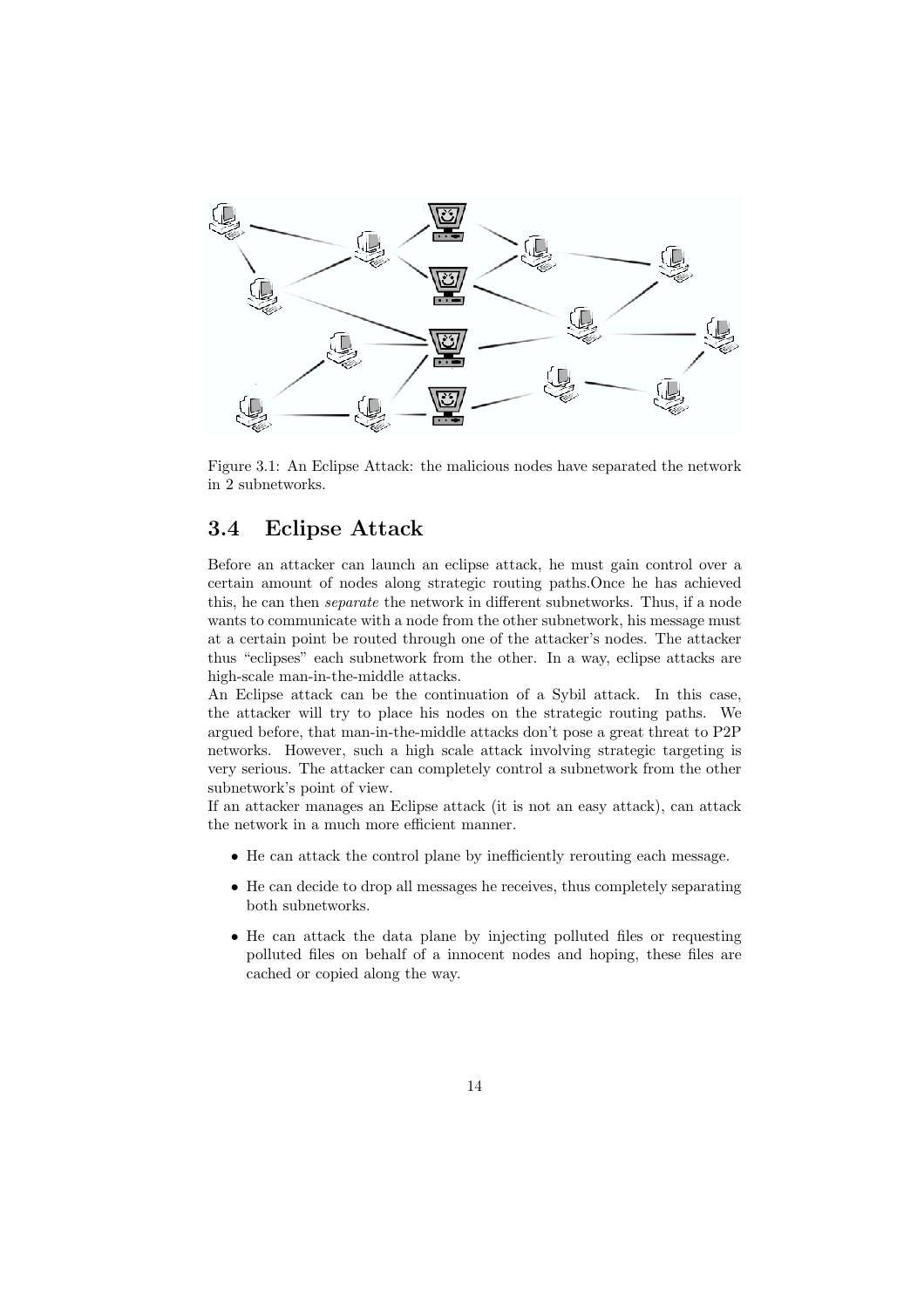#### 3.4.1 Defenses

As against man-in-the-middle attacks, very carefully chosen cryptographic protocols may be a good attempt to stop such an attack. Pricing could also help against the Sybil attack version. The problem with such solutions is that they constitute a serious slow-down and harm the scalability of the network.

The main defense against Eclipse attacks is simply to use a pure P2P network model. An even better solution would be to additionally use a randomization algorithm to determine the nodes' location (as for example in Freenet). If the nodes in a pure P2P network are randomly distributed, than there are no strategic positions and an attacker can't control his nodes' positions. It would be nearly impossible to separate two subnetworks from one another in such conditions.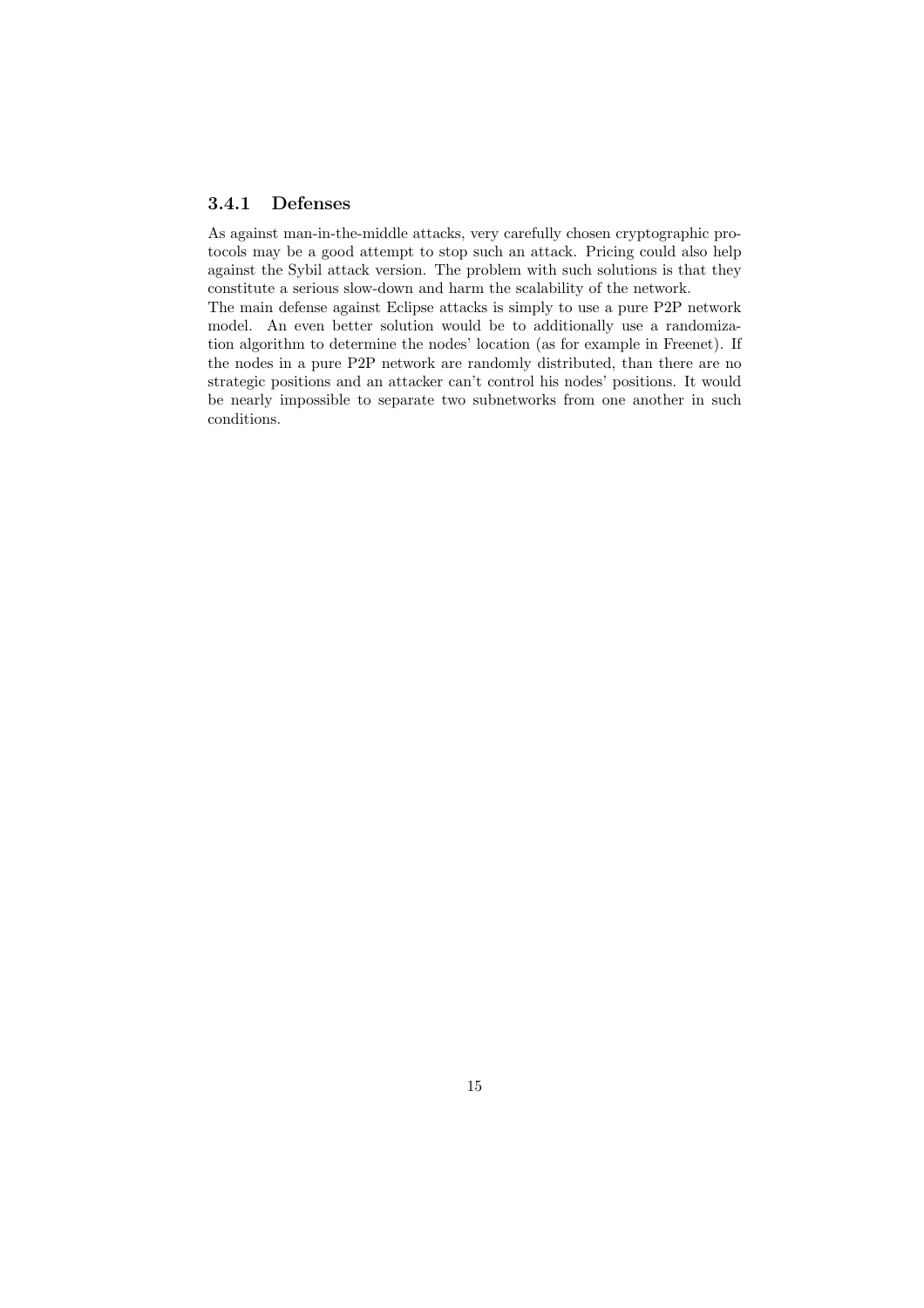### Chapter 4

## First conclusions

#### 4.1 Only Pure P2P!

We have now been introduced to P2P networks and have observed most possible attacks. So what are the first conclusions we can make at this point? First of all, when designing a P2P network, it is of utmost importance not to use a mixed P2P model. As soon as we enter any kind of notion of hierarchy, we automatically present a target. If a node is more important, more trusted or better connected than other nodes, then an attacker can use this to his advantage. This permits malicious users to attack the the network strategically, which is far more dangerous. If there is absolutely no hierarchical structure, then the network presents no strategic targets because of it's uniformity.

Paper [4] studies for example the effects of super-nodes have on worm propagation in Gnutella. In Gnutella, normal nodes connect to supernodes which are in turn connected to each other, acting as a kind of "highway". It is shown [19] they play a significant role in the worm propagation in the network, even without being specifically targeted at the beginning. What better target to launch a Sybil attack then such supernodes? Of course, pure P2P is much harder to implement and also slower than the hierarchical approach: the implementation of node querying is easy if all nodes sign in on a central server.

#### 4.2 Reputation-based Systems

This condemnation of all hierarchical structures also makes us reject reputationbased systems. Nodes in such systems have a "reputation" determined by all other nodes [17]. Typically, each node will publish a list of the nodes it trusts, making it impossible for a node to change its own reputation by itself. Before initiating a download, a node will first check the reputation of the node it wants to download from and then decide whether to pursue or not. In a sense, the higher the reputation, the more importance a node has.

While this might seem like a good direction, we will argue that, as it introduces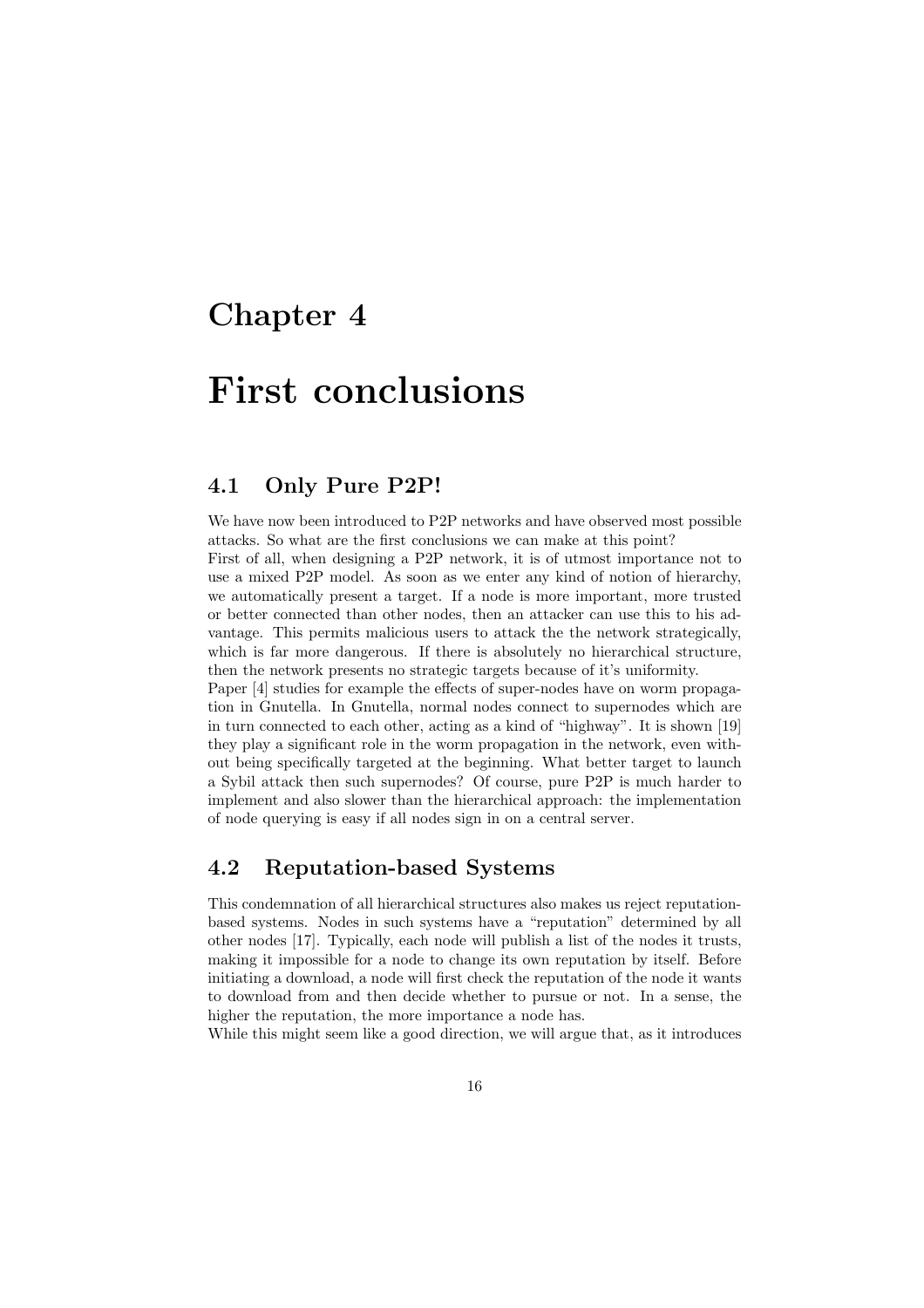

Figure 4.1: Gnutella supernodes.

a notion of hierarchy, this approach constitutes a weakness. The problem is that nodes with a bigger reputation have more powers than other nodes. Other nodes will tend to trust them more and they are able to influence other nodes' reputation more effectively. An attacker simply needs a little patience and wait for one of his nodes to gain sufficient trust in order to launch his attack. If the attacker deploys many malicious nodes as it is often the case, they can give each other a high reputation making them all trustworthy. Finally, other famous nodes constitute strategic targets as they will be able to spread the attack for efficiently.

#### 4.3 Randomization

A last interesting observation is randomization (for example in the routing protocol or in the nodes' location). Indeed, studies show that randomization has a big impact on attacks as an attacker cannot deterministically attack the network any longer. Unfortunately, it also considerably slows the network down. P2P networks often have scalability problems and anything which slows performance down is generally avoided. This is probably the main reason why randomization is avoided in P2P networks.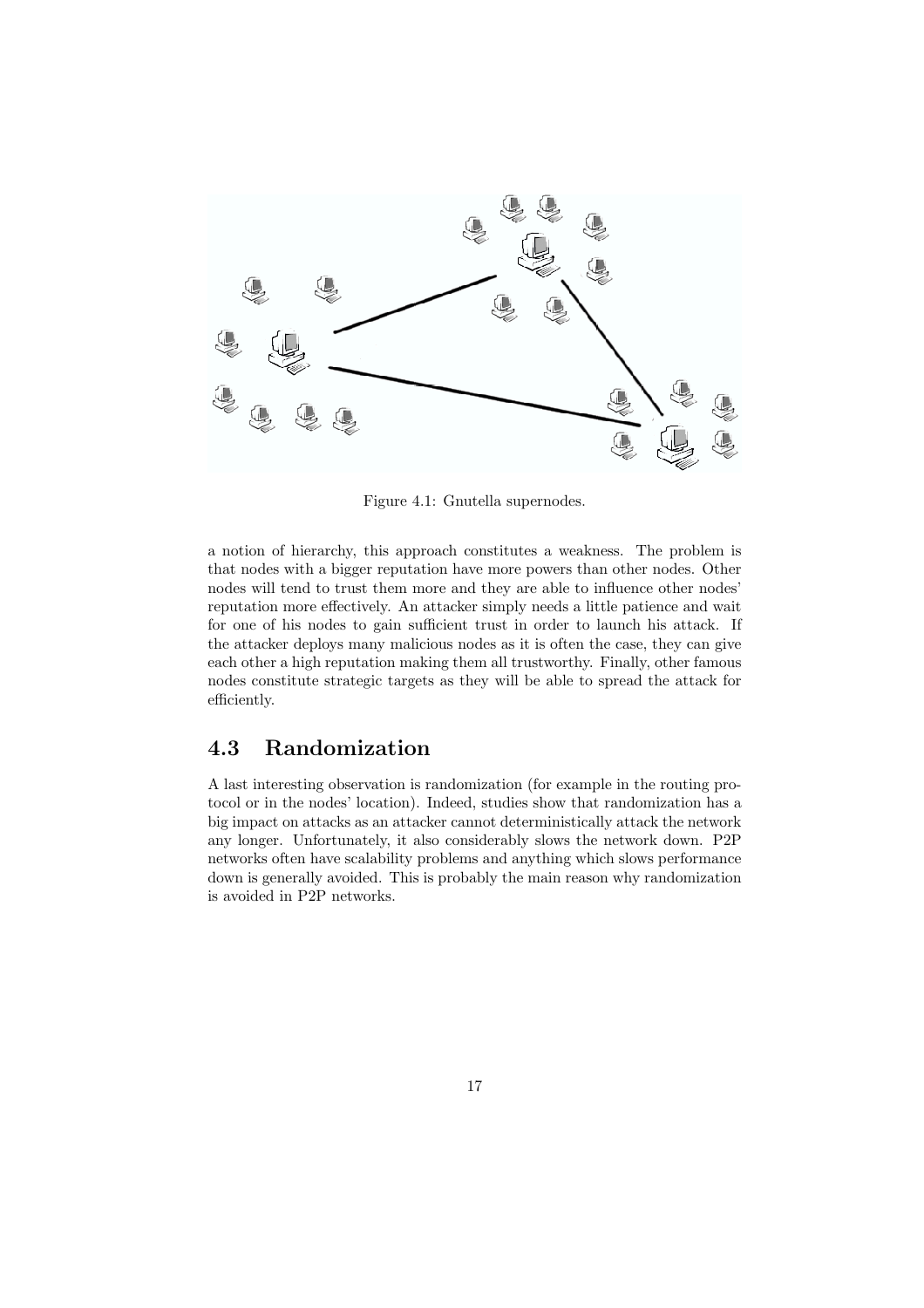### Chapter 5

## Case study: Freenet

#### 5.1 Design

Freenet is an enhanced open source implementation of the system described by Ian Clarke's July 1999 paper "A distributed decentralized information storage and retrieval system" [2] and is classified as a third generation P2P application. A first version was released in March 2000.

Freenet was designed to answer privacy and availability problems second generation applications currently experience. It was built in order to achieve following 5 requirements:

- Anonymity for both producers and consumers of information.
- Deniability for storers of information.
- Resistance to attempts of third parties to deny access to information.
- Efficient dynamic storage and routing of information.
- Decentralization of all network functions.

We will now study it in more detail to see how it manages to meet such requirements.

#### 5.2 Protocol Overview

Intuitively, Freenet can be seen as a "chained" network. Like a link in a chain, each node can only communicate with its direct neighbors. When a node wants to query a file, it sends the message to the most promising neighbor, which will in turn also forward it to its most promising neighbor. Once a message is sent, a node has no way of finding out what will happen to it. It cannot tell to which node the neighbor will in turn forward the message to, or even whether the message is directly answered by the neighbor itself. What's more, a node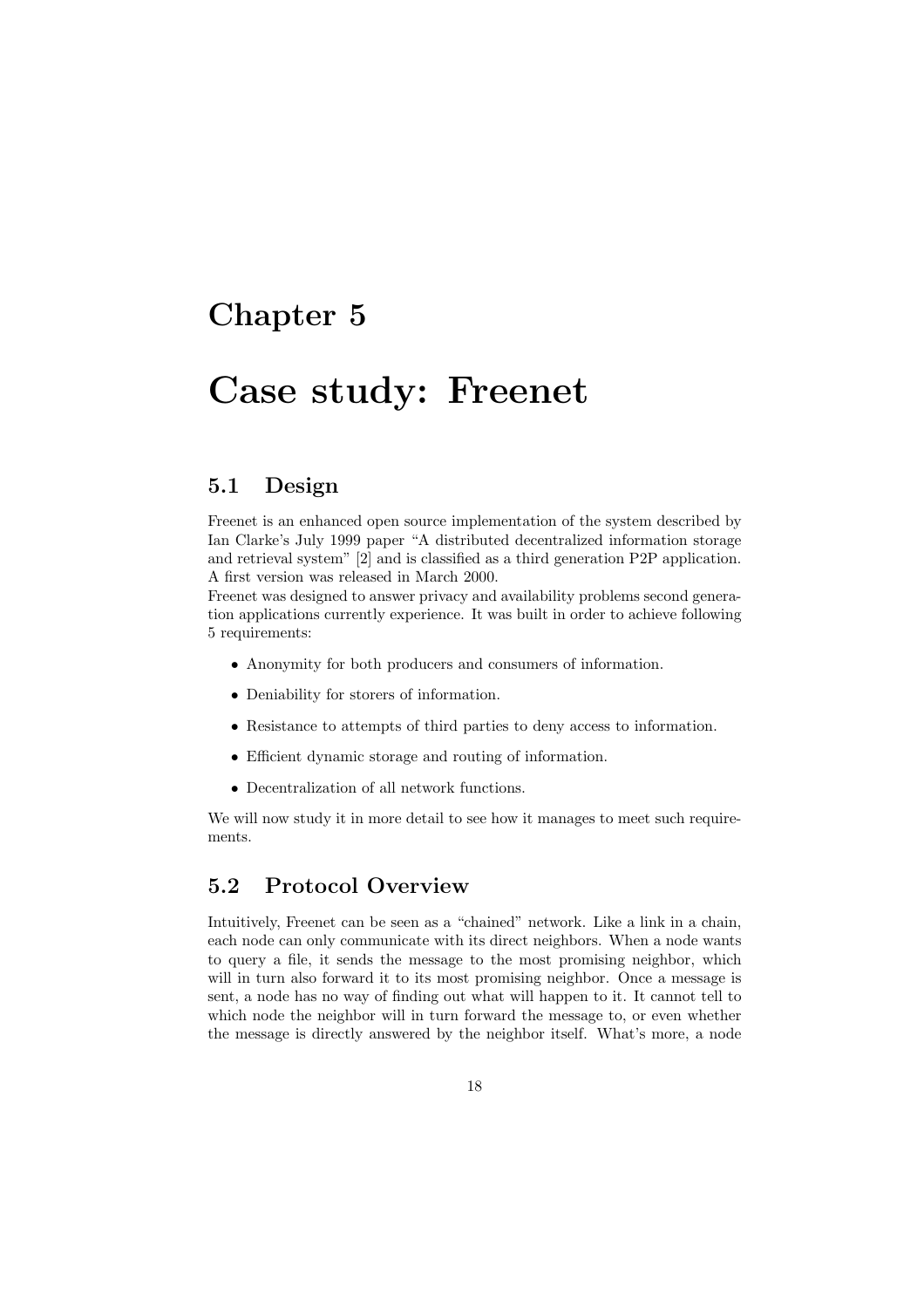receiving a message cannot tell if this message originates from this neighbor or if it is merely forwarding a message received by a previous neighbor. This is the cornerstone idea of the Freenet architecture which guarantees anonymity.

#### 5.3 Protocol Details

A Freenet transaction begins with a Request.Handshake message from one node to another, specifying the desired return address of the sending node. If the remote node is active and responding to requests, it will reply with a Reply.Handshake specifying the protocol version number that it understands. Handshakes are remembered for a few hours, and subsequent transactions between the same nodes during this time may omit this step.

All messages contain a randomly-generated 64-bit transaction ID, a hops-to-live limit, and a depth counter. Although the ID cannot be guaranteed to be unique, the likelihood of a collision occurring during the transaction lifetime among the limited set of nodes that it sees is extremely low. Hops-to-live is set by the originator of a message and is decremented at each hop to prevent messages being forwarded indefinitely. To reduce the information that an attacker can obtain from the hops-to-live value, messages do not automatically terminate after the hops-to-live expires but are forwarded on with finite probability. Depth is incremented at each hop and is used by a replying node to set hops-to-live high enough to reach a requester. Requesters should initialize it to a small random value to obscure their location. As with hops-to-live, a depth of 1 is not automatically incremented but is passed unchanged with finite probability. [2]

#### 5.3.1 Keys

There are two main varieties of keys in use on Freenet, the Content Hash Key (CHK) and the Signed Subspace Key (SSK).

A CHK is an SHA-1 hash of a document and a node can thus check that the document returned is correct by hashing it and checking the digest against the key. This key contains the meat of the data on Freenet. It carries all the binary data building blocks for the content to be delivered to the client for reassembly and decryption. The CHK is unique by nature and provides tamperproof content. A hostile node altering the data under a CHK will immediately be detected by the next node or the client. CHKs also reduce the redundancy of data since the same data will have the same CHK.

SSKs are based on public-key cryptography. Documents inserted under SSKs are signed by the inserter, and this signature can be verified by every node to ensure that the data is not tampered with. SSKs can be used to establish a verifiable pseudonymous identity on Freenet, and allow for documents to be updated securely by the person who inserted them. A subtype of the SSK is the Keyword Signed Key, or KSK, in which the key pair is generated in a standard way from a simple human-readable string. Inserting a document using a KSK allows the document to be retrieved and decrypted if and only if the requester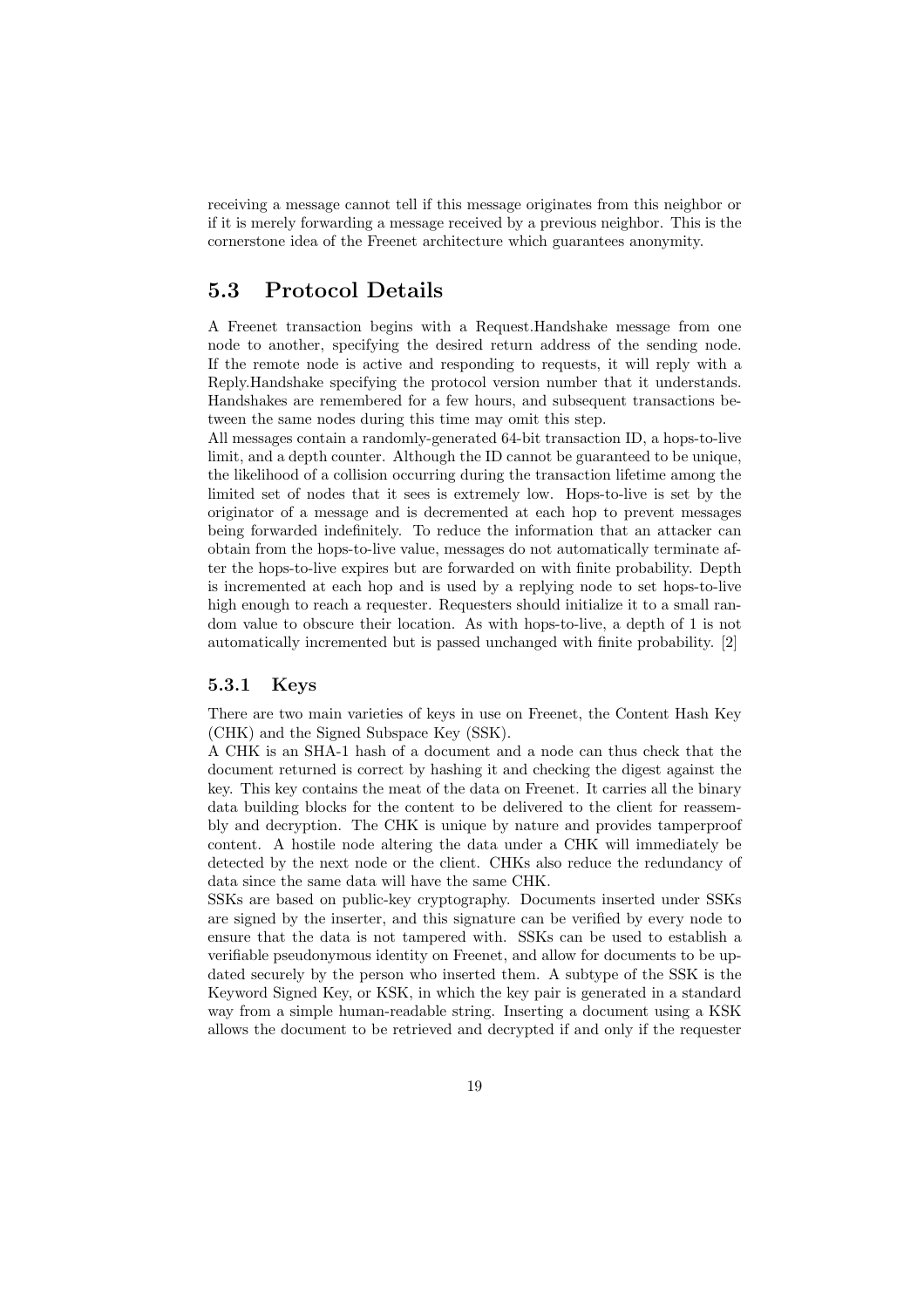

Figure 5.1: A typical request operation: note that request 6 fails because a node will refuse a data request which has already been seen.

knows the human-readable string; this allows for more convenient (but less secure) URIs for users to refer to.

All files are then encrypted using the descriptive string, which the user must publish in order for other clients to be able to decrypt the file. This is done for legal or political reasons alone. It may be preferable for a node not to know what it is storing as all it has is encrypted data and a hash key. This acts as a legal or political immunity.

#### 5.3.2 Retrieving Data

In order to retrieve data, the user must first calculate it's hash. The user then sends a request to his own node specifying the hash and also a TTL for the request.

When a node receives a request, it first checks it's own datastore to see if it already has the data. If not, it looks up the closest key in it's routing table and sends the request to the corresponding node. If that request is ultimately successful and returns with the data, the node will pass the data back to the requester, cache the file in its own datastore and create a new entry in its routing table associating the actual data source with the requested key.

If a node cannot forward the request to its preferred node, it then forwards the request to the second nearest and so on. If a node runs out of candidates to try, it reports failure back.

The request thus operates as a steepest-ascent hill-climbing search with backtracking. If the hops-to-live is exceeded, a failure is propagated back. These mechanisms have a number of effects and should improve routing over time for two reasons. First, it will lead nodes to specialize in locating sets of similar keys. If a node is listed in a routing table under a particular key, it will tend to receive mostly requests for key similar to that key. It should therefore gain "ex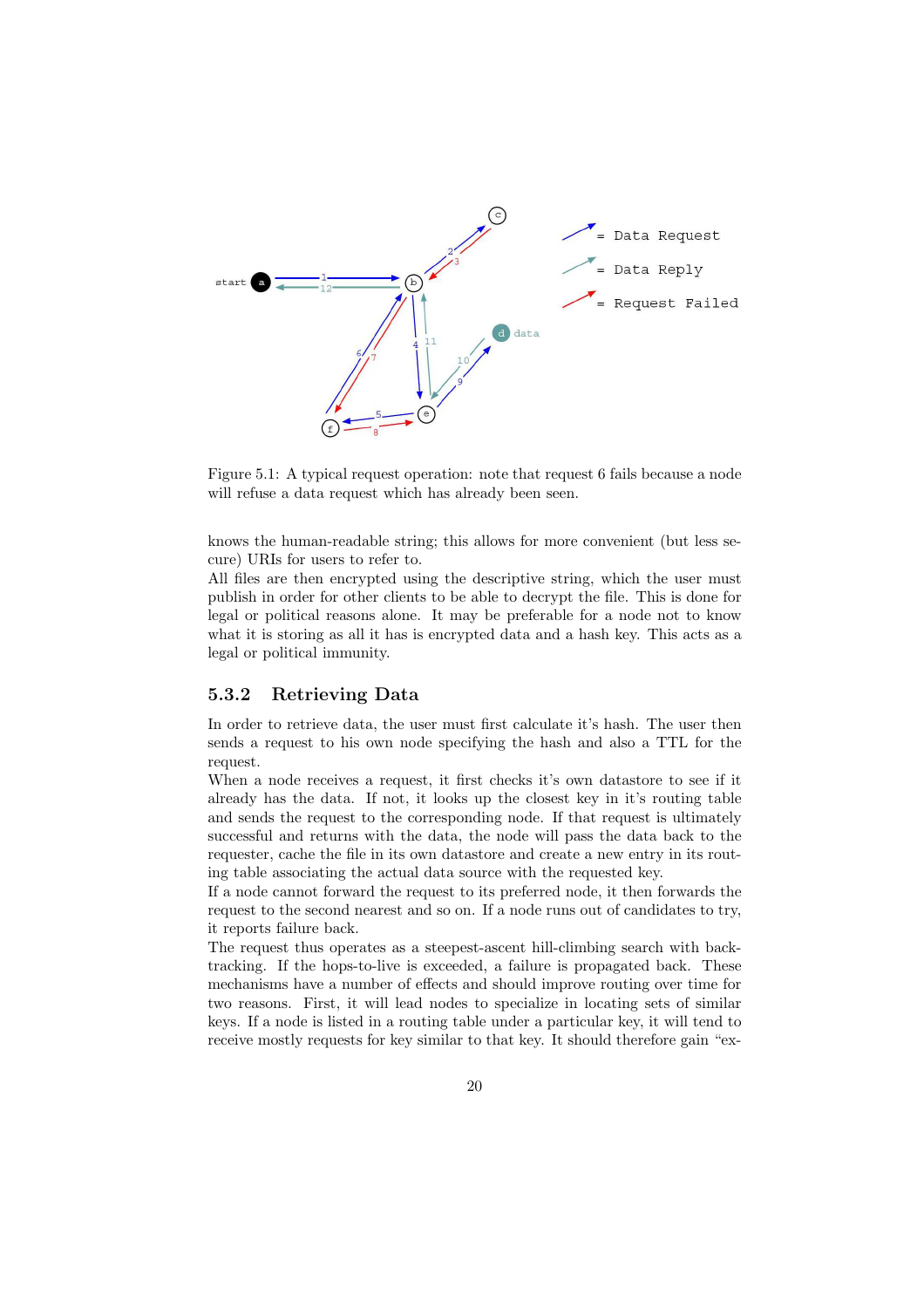perience" in answering those queries and become better informed in its routing tables about which other nodes carry those keys. Second, nodes should become similarly specialized in storing clusters of files having similar keys. Because forwarding a request will ultimately lead in the node gaining a copy of the requested file, and most requests will be for similar keys. Taken together, these two effects lead to a specialization of each node for the key field he will be most asked about.

Another effect is that successful nodes will be more inserted in routing tables, and will thus be contacted more often than other less active nodes.

Since the keys are derived from hashes, lexicographic closeness of the files doesn't imply any closeness of the hashes. So yet another effect is that the data should be well distributed among the nodes, lessening the possibility of a node storing all the data on a given subject or philosophy.

Finally, it should be noted that Freenet communicates in a chain-like sort of way. A node receives request only from it's neighbors and forwards such requests again to it's neighbors. It has no clue of the source or destination of the request. Not even the node immediately after the sender can tell whether its predecessor was the messages's originator or was merely forwarding the message of an other node. Similarly, the node immediately before the receiver can't tell whether its successor is the true recipient or will continue to forward it. This arrangement is intended to protect information consumers and producers. By protecting the latter it makes it difficult for an adversary to locate holders of a specific file in order to attack them.

#### 5.3.3 Storing Data

Inserts follow the same strategy as requests. The user first calculates the hash of the file and contact its node with the hash as well as a TTL. The nodes will pass on the "insert request" just as before. If the hops-to-live limit is reached without a key collision being detected, an "all clear" result will be propagated back to the origin inserter. The user then sends the data, which is then propagated along the path established by the initial query. Each node along the path creates a new entry in its routing table with the inserter as data source (although some nodes might choose to select themselves or another node as source).

This mechanism has three effects. First, newly inserted files are placed on nodes already possessing similar keys. This reinforces the clustering of keys established in the request-mechanism. Second, inserts can be a mean to signify the existence of new nodes. Finally, attackers trying to supplant existing files by inserting junk files under existing keys are likely to simply spread the real files further, since the originals are propagated on collision.

#### 5.3.4 Managing Data

Data is managed as an LRU (Least Recently Used), this means that eventually data can no longer be available on the network if all nodes decide to drop it.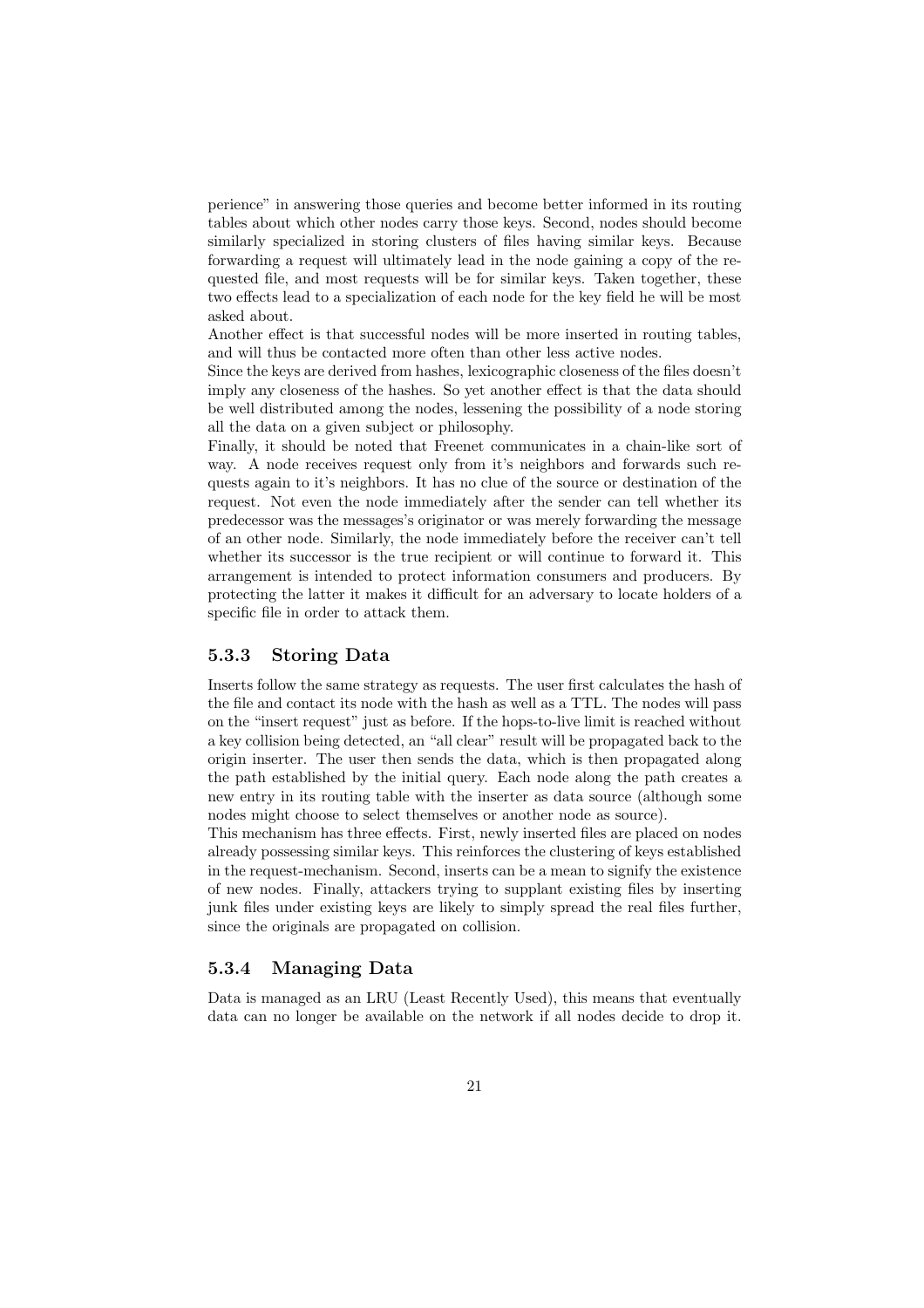In this Freenet differs from other systems (Eternity, Free Haven) which seek to provide lifetime guarantees for files.

#### 5.3.5 Adding Nodes

If would be a security problem if a new node could choose his routing key by himself. This rules out the most straightforward approach.

Once a node connects to the network, it sends a request with a certain TTL and sends it to a neighboring node. Each node receiving such a request computes a random hash key and sends the request to a random node until the TTL is reached. All nodes then commit their hash key. All hashes are then XORed and the result is the new node's hash. This yields a random key which cannot be influenced by a malicious participant. Each node then adds an entry for the new node in its routing table under that key.

#### 5.4 Facts

A P2P network is said to be scalable if the performance of the network does not deteriorate even for very large network sizes. The scalability of Freenet is being evaluated, but similar architectures have been shown to scale logarithmically. An analysis of Freenet files conducted in the year 2000 claims that the top 3 types of files contained in Freenet were text (37%), audio (21%), and images  $(14\%)$ . 59% of all the text files were drug-related, 71% of all audio files were rock music, and 89% of all images were pornographic. It is important to note the fundamental design of Freenet makes accurate analysis of its content difficult. This analysis was done several years ago from within the United States, and the network has been vastly changed and expanded since it was published.

#### 5.5 Attacks

As we have just seen, Freenet seems resilient to many attacks. The files are distributed across the network with little or no control from the users, all data is encrypted and there exists a signing mechanism. Users cannot effectively monitor their neighbors which creates a very strong anonymous structure. Finally the file-request or file-insert queries are done in a very sensible manner, which prevents effective query-flooding DOS attacks against the network (such as in Gnutella).

Nevertheless, we will now analyze a few possible attacks.

#### 5.5.1 DOS Attack I

The most straightforward attack is to fill the storage space with junk data. There are two ways to achieve this, either to request the junk data from another malicious node or directly inserting it in the network. During the attack, the network is heavily used to upload and transfer the data. There are good chances,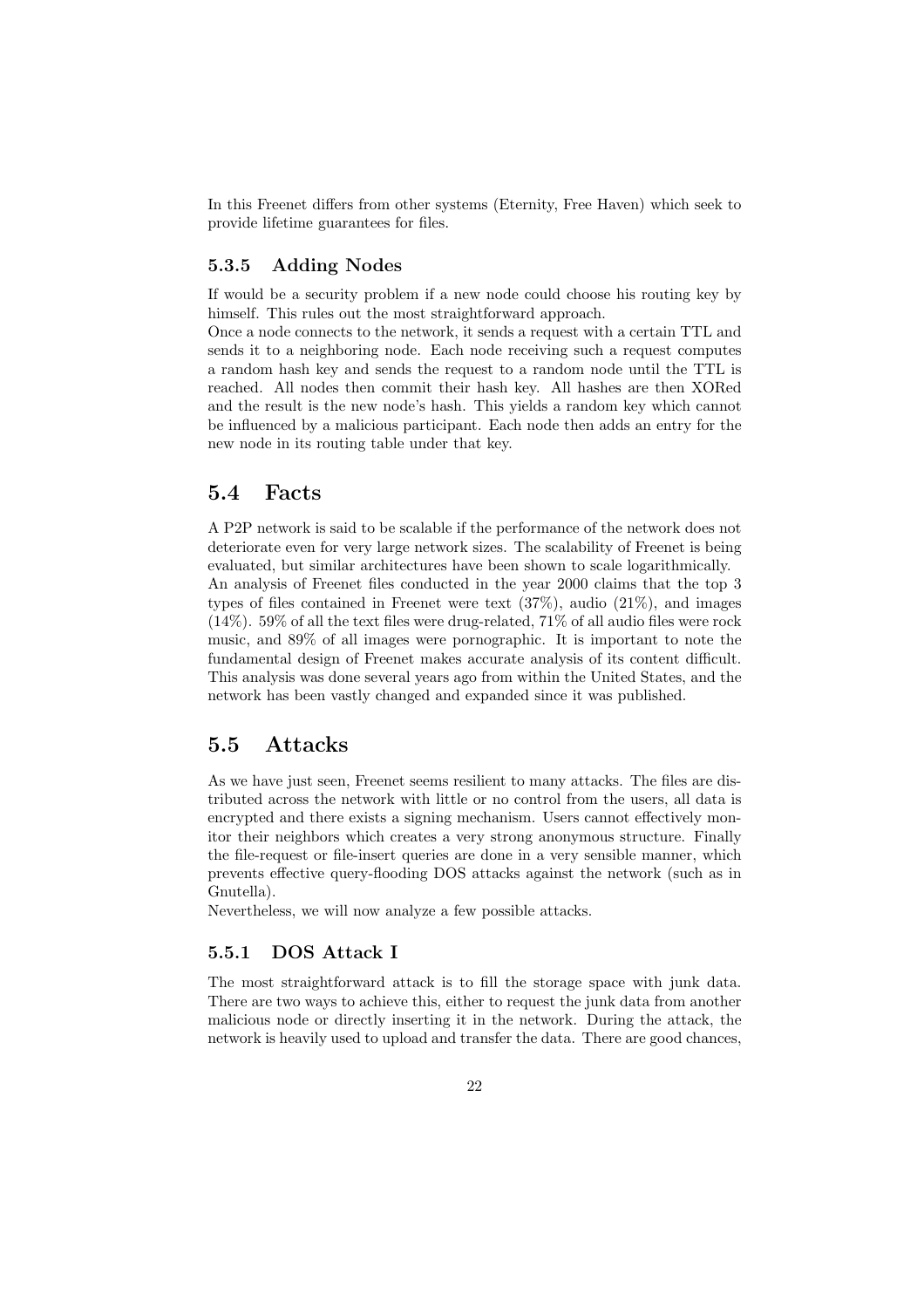that other users will attempt to download parts of this useless data and by doing so, waste time and bandwidth. Finally, if this attack managed to fill all of the network's storage space, no-one would be able to share any new files. Most users are easily discouraged and would quickly leave the P2P application after such problems.

This junk data would generally not be able to replace the real data as the real data is spread on collision. Nevertheless, by inserting the junk data with low TTLs (i.e. minimizing the collision possibilities) or giving it to offline nodes, the attacker could manage to create more bogus copies than original copies. In which case the junk data could replace the original data if KSKs are used (this is not the case with CHKs or SSKs).

The first partial solution is to separate the recent data from older data. New data should not be able to fill up space reserved for older data. This partially solves the problem as junk data would rarely survive enough to be treated as old data. Yet the junk data still has the potential to eliminate all other new data as well as heavily slow the network down.

Keeping the same model in mind, we can choose to accept insertions only by nodes we trust. The problem here is we only have the IPs to authenticate other nodes. IPs can be spoofed and the attacker would thus insert data on behalf of another node. A more advanced cryptographic solution would require nodes to own public keys and sign any insertions with their key. There is no way to publicize a public key in Freenet yet.

A last possible solution is simply to not (or only sometimes) cache data when it is inserted. This would prevent the DOS attack by pure insertion even if it would also probably hurt performance. The attacker also still has the possibility to request the junk data from strategic places in order for it to be cached across the network, although this is more tedious then pure insertion.

#### 5.5.2 Malice and Eavesdropping

If a node unluckily contacts a malicious user to enter the network, then the attacker can assign him the public key he wishes (using this same system, an attacker can choose any public keys he wishes as long as he is helped by other malicious nodes). An attacker can force a neighboring node to hold illegal material by requesting it through him. As long as the attacker doesn't let any other nodes through to the unlucky node (only malicious ones), then anything this node attempts can be monitored.

The attacker can use dictionary attacks in order to decrypt all messages encrypted with KSKs which pass through him (possible because in KSKs, the key is just a hash of a seach string). By keeping track of the published keys (by using web crawlers for example), an attacker could even hope to decrypt more messages.

Finally, by monitoring the traffic, an attacker can gather information on the network by logging which keys are inserted by which nodes, which keys are being requested and what data is sent by whom. As failed requests or timeouts are sent in plain text, the attacker can also monitor these.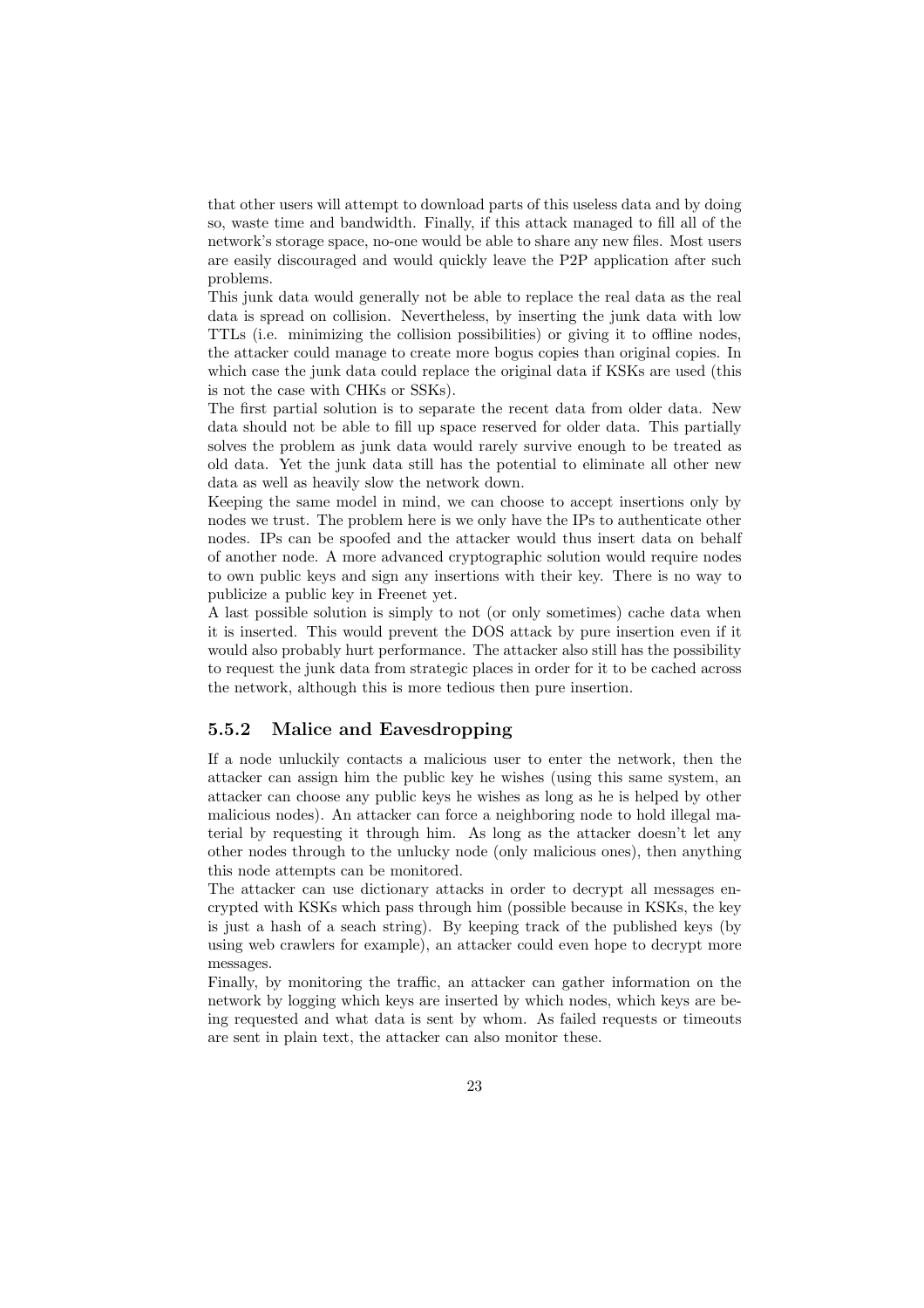#### 5.5.3 Anonymity

By looking at the TTL of the packets which pass through him, a node can gain knowledge on how far it is in the chain of a certain key. Although Freenet sometimes randomly increments the TTLs, this does not make them unusable. For example if an attacker sends a request with a TTL of 1 and receives a response, then he can be pretty certain that his neighbor is detaining the targeted file. He can also check how much time passes before the answer returns and use this information to make further deductions. Finally, as described previously, an attacker can monitor all information contained in the packets passing through him.

All this monitoring can give an attacker a good knowledge of the network surrounding him, yet this is not sufficient to completely break Freenet's anonymity. Any node can be connected to any other node, therefore as soon as a message is passed on to a neighbor, the attacker looses nearly all possible monitoring options. There is only one case where an attacker can be sure that a node is detaining a targeted file; if he has managed to surround the node with malicious entities and doesn't observe any outgoing messages for an ingoing request. Yet this scenario is highly unlikely: an attacker can never be sure he has completely surrounded a certain node unless the node connected to him in order to join the Freenet. In that case however, the attacker already knows most of the files the node is detaining which makes it uninteresting.

In the case that the attacker is more than just a malicious user, perhaps even a government, then he can use additional powers to monitor the traffic across the internet and thus might be able to follow a message to it's destination.

We thus conclude that although an attacker can gather quite a lot of information of the network directly surrounding him and in some cases actually manage to break the anonymity, in general Freenet manages to preserve it's nodes anonymity. Node anonymity is only broken in the case that a node initially connects to malicious node and doesn't use any alternative ways to connect to a non-malicious node.

#### 5.5.4 More-then-just-routing Attacks

If the data is not encrypted using a CHK, then a malicious user can replace the data with junk data in every message which passes through him. Instead of forwarding file requests to the node with the most similar public key, he can do the contrary and redirect the requests to unadapted nodes. This would also prevent the data from clustering properly at nodes which have a similar public key. Another way to prevent the data from clustering properly is replace the data sources in the return messages with the least appropriate node. This will make other nodes contact this node later on with unadapted nodes. There is also nothing there to prevent the attacker from sending "timeouts" or "request failures" to any data requests he receives.

We have seen before, that successful nodes are contacted more often. In order for a malicious user to attack the routing protocol efficiently, he must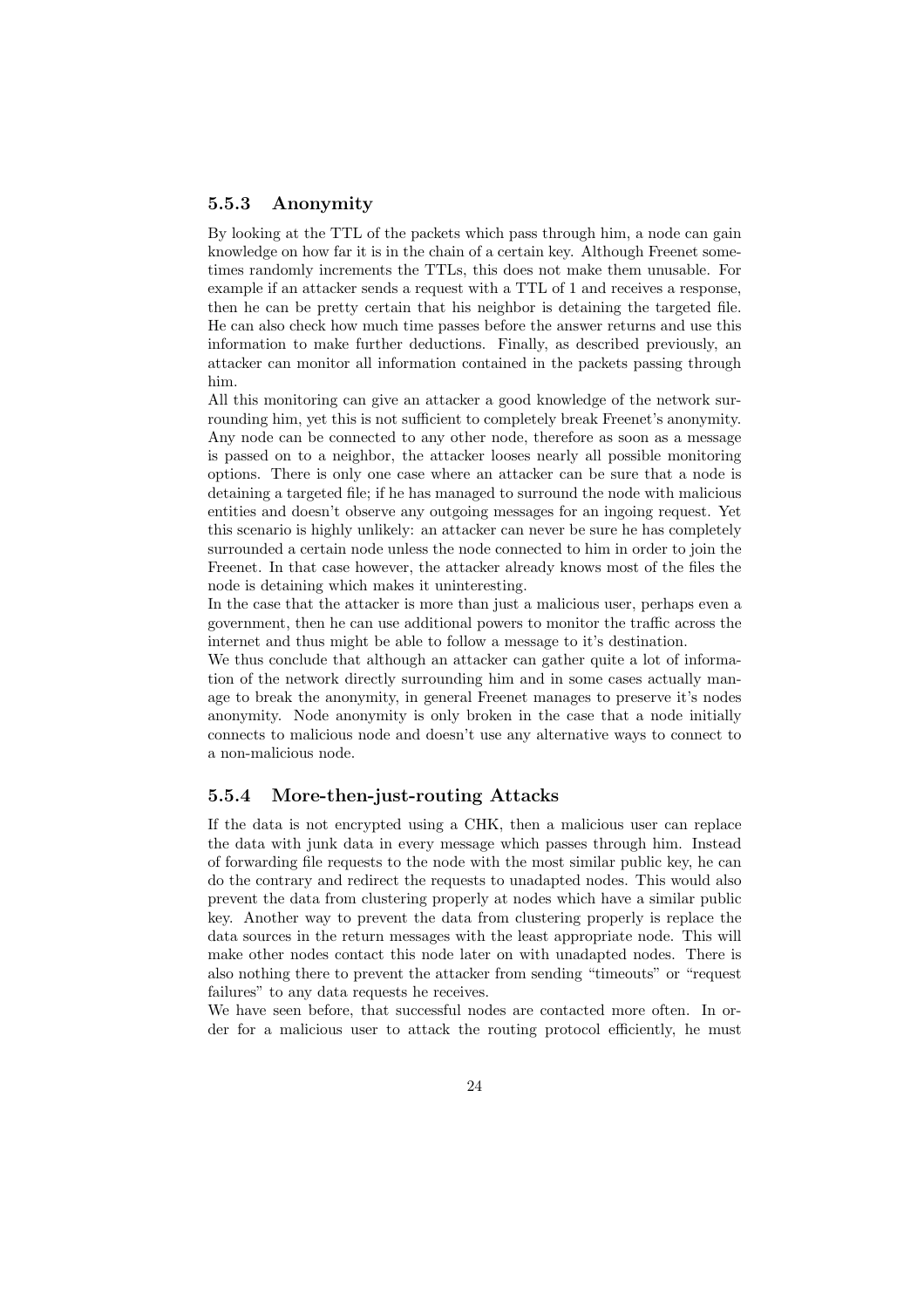stay as well connected as possible. To achieve this, he can set himself as data source in every message that passes through him. Yet another possibility is to use web crawlers which gather any Freenet clients addresses and initiate handshakes with these. Finally, Freenet uses a PHP script located at: http://www.octayne.com/inform.php to publicize available Freenet nodes. As default, when anyone starts a Freenet client, it registers itself automatically to this PHP script. An easy way for an attacker to publicize his nodes is to write a small script which fills "inform.php" with a list of malicious nodes. What's more, such a list filled with all the IPs of Freenet users constitutes a serious threat to the anonymity of the network.

Finally, if the attacker is interested in a specific file, he can use a dictionary attack to find keywords which generate a similar hash. By inserting these in the network (thus setting himself as data source for these files) he can steer future requests for the specific file he is interested in and do whatever he wishes (answering with junk data, monitoring ...)

#### 5.5.5 Simulation

In order to have a precise idea of which attacks are most efficient against the Freenet structure, we decided to write a simulation of the Freenet network. The nodes' behavior was programmed in order to be as close to a normal Freenet node as possible. They have limited storage space (40 files maximum), can only connect to a limited number of neighbors and can disconnect from the network during the simulation run. Each node receives at the beginning several files (15 in this case) selected randomly from a global library containing 10000 different files who's keys were uniformly distributed. What's more, there is no pre-network structure. Each node inserts himself in the network at a random node and then proceeds to query random files. The network is thus dynamically built during the first 5000 random queries of each run of the simulation, an initialization phase we do not consider for the results. The simulation is then tested for an additional 1000 rounds during which all results are monitored. Messages were given a TTL of 20 hops and could be corrupted by malicious nodes. The simulation was run several times with 2000 good nodes and 20 malicious nodes, the malicious nodes pretending to be good during the initialization phase.

Before discussing the results, we would like to underline the fact that simulations can never perfectly model reality how ever precisely they were implemented. We will therefore not use the results directly but more to get an idea of which attacks would be most effective. Even though, the simulation proved remarkably robust against variable changes (changing the TTLs, the storage space ...) which only mildly affected the final result.

#### Results

The first runs of the simulation were done with only good nodes. The simulation returned an average of 90% successes which is quite plausible. Indeed, it is possible that a node chooses to query data which is not available on the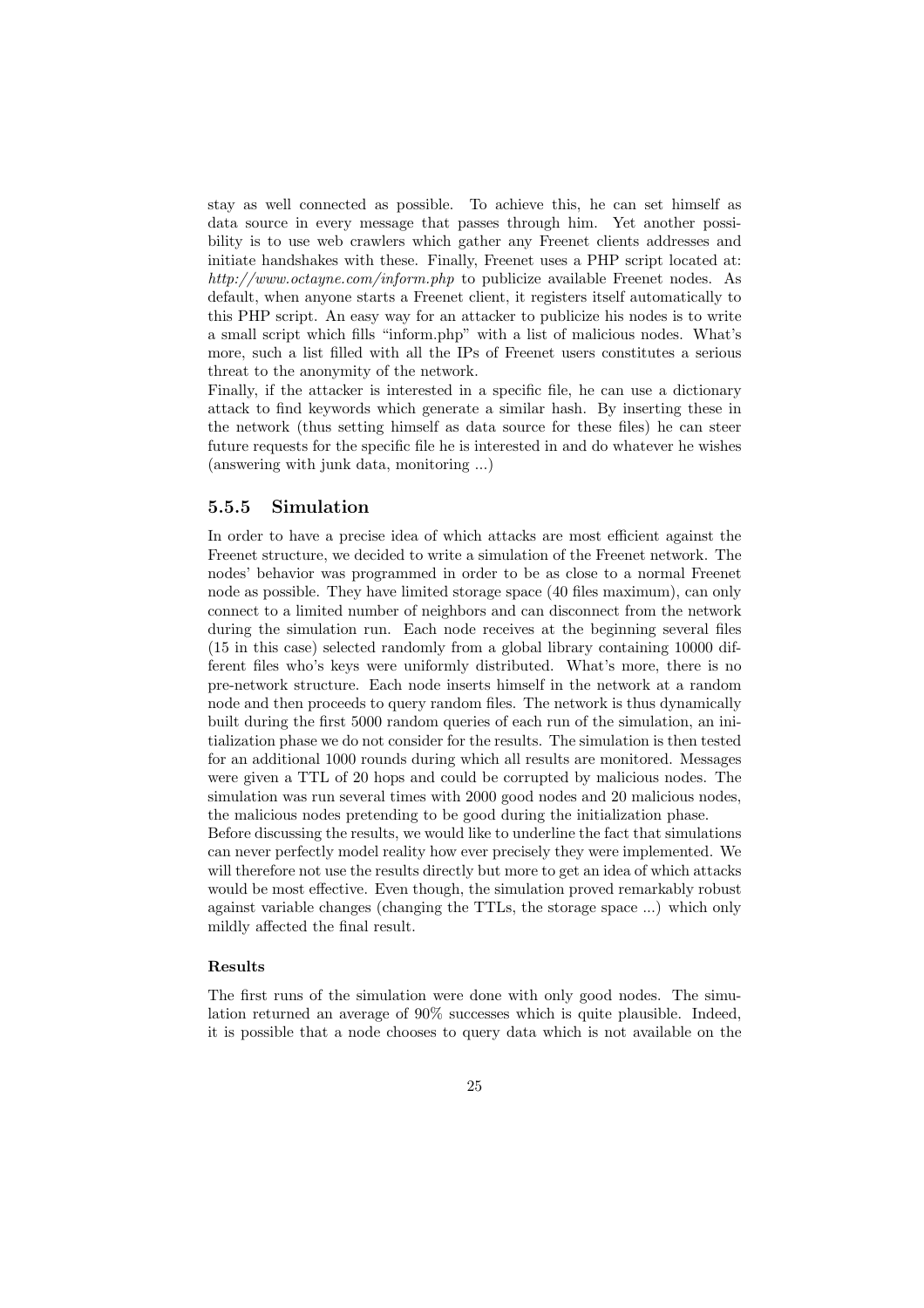

Figure 5.2: The results of the simulation run on the three different malicious strategies.

network. The other failures are due to the TTL which expired before the file was reached.

We then tried out the first attack: all bad nodes should forward each message to the worst possible node instead of the most qualified. This barely had an impact, the simulation showed an average of about 80% successes. This is understandable as forwarding the message to the least qualified node is equivalent to starting a query with a diminished TTL.

The second attack simulated was to make malicious nodes overwrite every datasource with the worst possible data-source. The results were comparable to the first malicious strategy, although a little more effective. The simulator indicated an average success rate of 73%. This success rate barely changed when we doubled, then trippled the number of malicious nodes.

Finally, we tried the last attack: all bad nodes should corrupt each message which passes through them. This time, the simulation showed only  $63\%$  success. We then decided to double the number of malicious nodes making them 40. With only 40 malicious nodes and 2000 good nodes, the simulation then showed an average success of only 56%. It came down to a 51% success average when we doubled the number of malicious nodes again.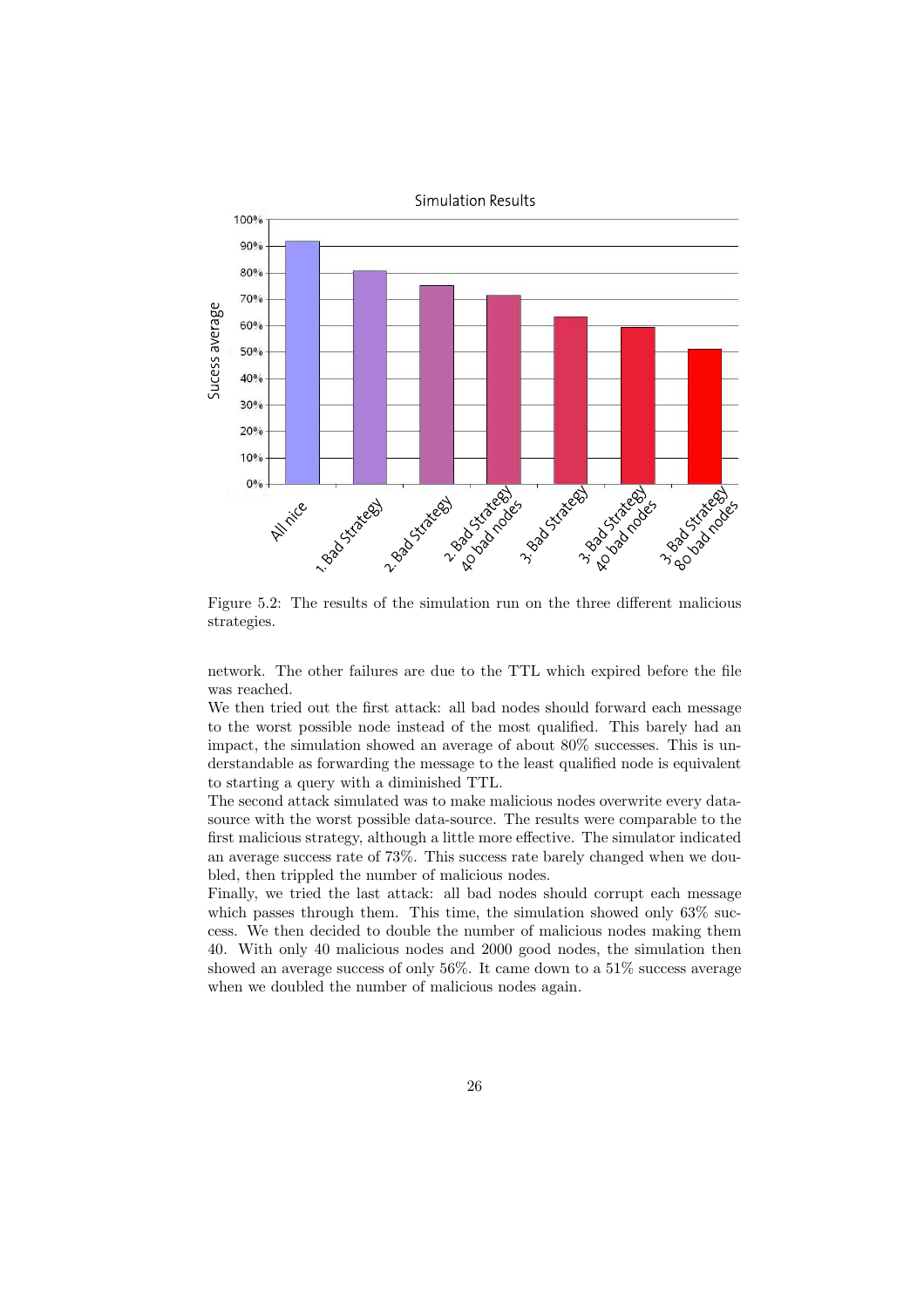#### Conclusion

The simulation clearly shows Freenet is capable to adapt to the first two attacks. Its model is flexible enough to defeat both attacks which aimed to destroy the nodes' specialization. Yet it is very vulnerable to the third kind of attack as 2% malicious nodes can already reduce the success rate to nearly 50%. It is understandable that this attack is most effective. Indeed, the malicious nodes operate as a team, passing each other as data-sources to ensure other nodes will keep connecting to them. This way they can stay connected to the network whilst corrupting any message passing through them. It is always impressive to observe how much an organised few can achieve against a large group of disorganised individuals. This is also the case in our society.

The only way to prevent this attack from being this effective is to develop a mechanism permitting to identify and avoid malicious nodes. Yet it is unclear at the moment how such a mechanism could be achieved in the Freenet paradigm.

#### 5.5.6 DOS Attack II

Using the same idea as before, an attacker can DOS the owner of a specific file. Of course, if the file is already very distributed, then the attack won't have much impact. We consider the case where a few nodes contain a certain file we wish to remove from the network.

The attacker cannot drown these nodes under data request queries, as this would only distribute the file over the network. What he can do is slightly modify the hash and request the data corresponding to this new hash. As the new hash is very similar to the hash of the targeted file, the requests will also be routed to the nodes containing the specific file. The targeted node will probably send a "request failure" back as the data probably doesn't exist. If this is not sufficient, the attacker can use a dictionary attack in order to find the search string of files which hash very near to the targeted file. This has the advantage that the targeted file will not be distributed across the network on the return. An attacker thus has the means to target all nodes containing the specific file, despite Freenet's anonymity. An attacker can thus launch a DDOS attack against these nodes in order to bring them down. [18]

#### 5.6 Future

It seems Freenet is betting on a "Darknet" model in the near future. A Darknet is a private virtual network where users only connect to people they trust. Typically such networks are small, often with fewer than 10 users each. The program is currently undergoing a massive re-write, which changes the fundamental way the routing takes place, deviating massively from Ian's original paper. The project is attempting to model a series of linked Darknets, where users only connect directly to other users they know and trust. This approach emulates the larger small world effect. This is an attempt to eliminate the scaling problems which have plagued the project, and to improve anonymity. We don't have the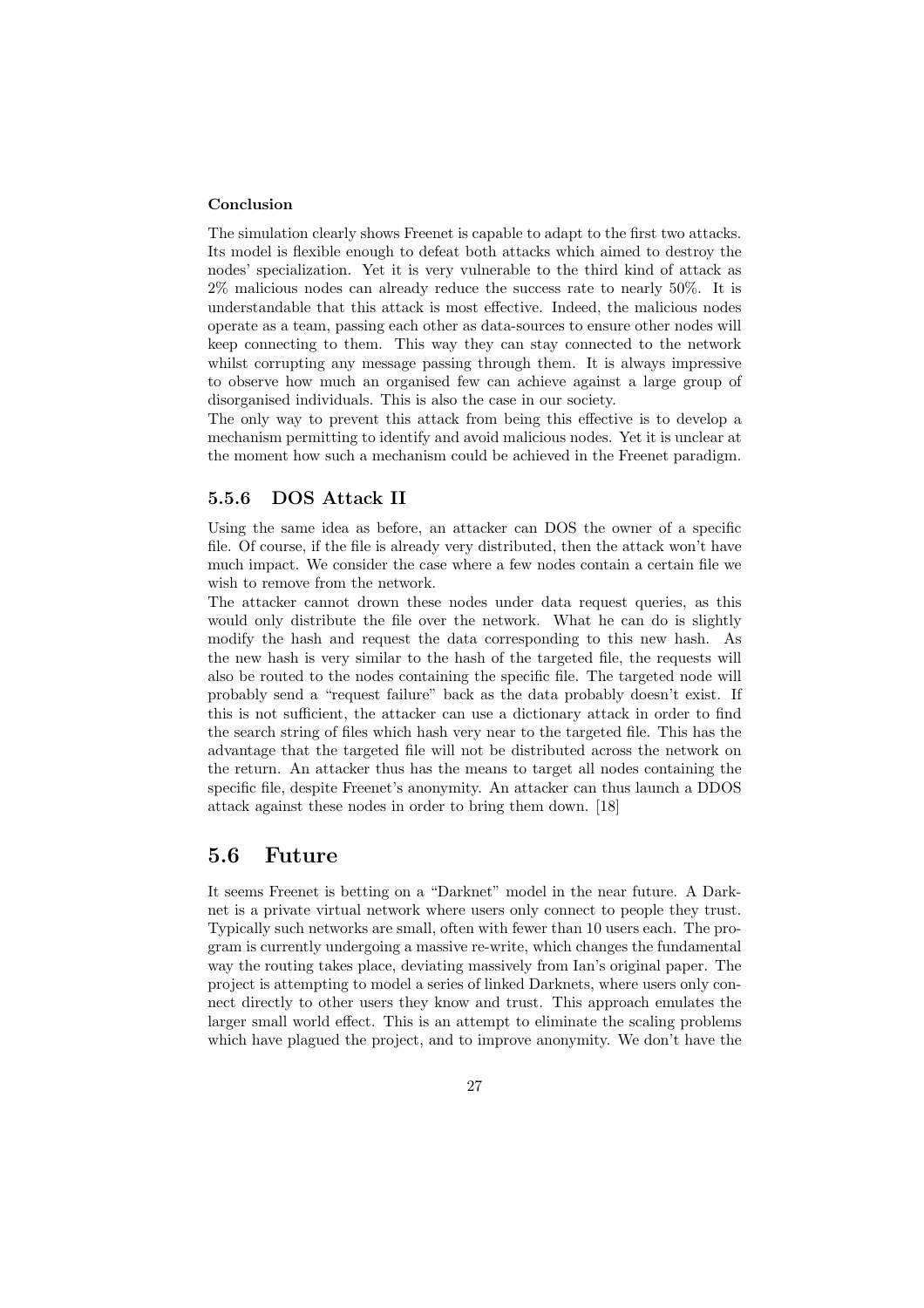data or the protocol details to be able to analyze it. The release is expected for early 2005.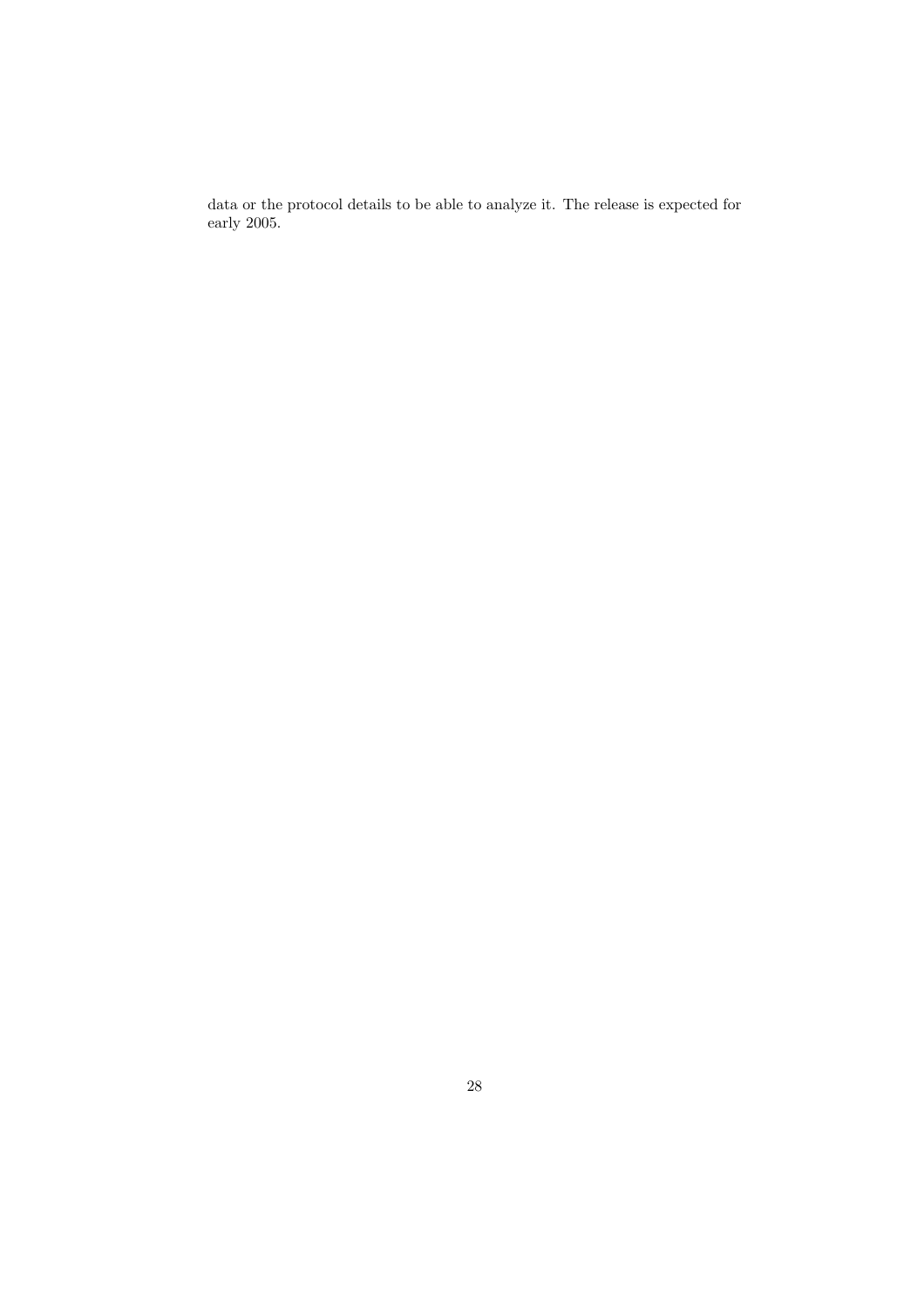## Chapter 6

# Final Conclusions

#### 6.1 Concluding Weaknesses

During this work, one general rule has manifested itself all the time. Each time a P2P application has taken an easier path, facilitating the implementation, it has always been used as a weapon during an attack.

Implementing first generation P2P networks (Napster) using a centralized server is the easiest approach possible, as all the routing information is centralized. But this also presents the easiest attack as there is a single point of failure, which should not be the case in a distributed network.

Second generation P2P networks (such as Gnutella) went a little further in the distributed philosophy. They removed the centralized server, but created supernodes which create a kind of highway in order to facilitate the transfer of routing information. But these hierarchy can easily be used by a malicious user in order to spread a virus through the same network much faster.

Finally Freenet, a third generation P2P network, removed all kinds of hierarchy as well as introducing cryptography and other more or less efficient fancy gadgets we saw last chapter. Yet also they lacked the courage to fully implement a distributed network. This PHP script which keeps track of actual Freenet nodes is an obvious vulnerability.

P2P protocols are publicly known, which also means any malicious users can analyze them and model their attack accordingly. Anything other than pure P2P, any model relaxation can be used against the network to make the attack more effective.

One could argue that one could protect the impure functionalities with other security paradigms. Yet it is often the case that these newly introduced paradigms greatly complicate the protocol without really making the protocol secure. Either they only block part of the attack or, even worst, they permit a new kind of attack. We saw such an example in the case of Sybil attacks, where mapping the IP to each node enabled a new kind of attack: creating fake identities for valid nodes and then denouncing them as malicious. In any case, these enhancements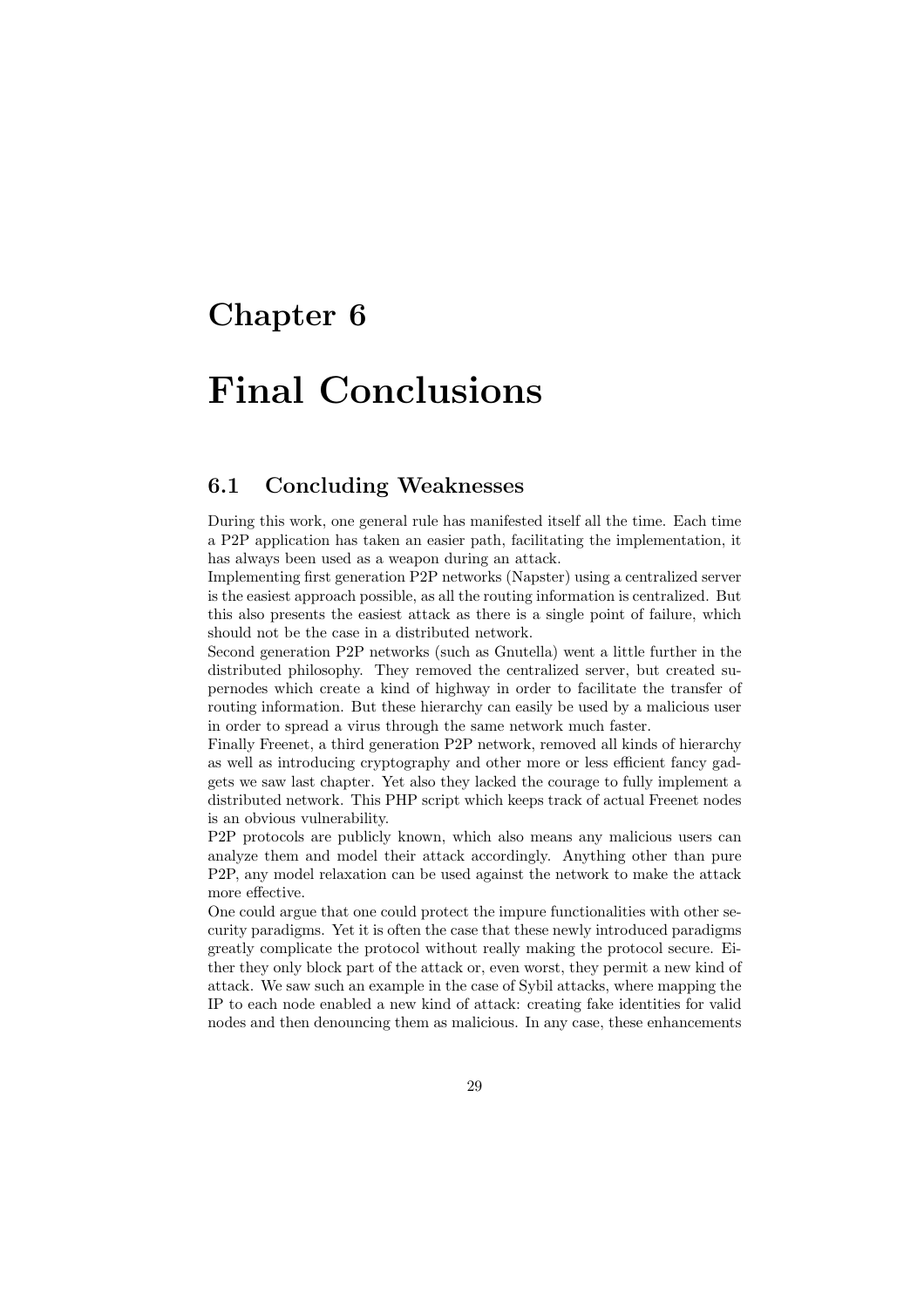are far from trivial.

In order to make the network as robust as possible, it must be pure P2P. The use of randomization would permit an even more efficient defense against malicious users.

#### 6.2 Our Solution

#### 6.2.1 Observations

We will now give our version of the best possible approach to model a P2P network. In order to do this, we will use our previous experience as well as two further observations.

In the end, malicious nodes are programmed by individuals, so the answer to attacks cannot be purely technical. The flexibility and unpredictability of human interactions can only be countered by other human interactions. This idea is not new and some P2P applications try to include this interaction. But not all kinds of interactions are good: we argued previously that reputation-based networks weren't a good idea because of the introduced hierarchy. Yet the fact that a human interaction is necessary is our first observation.

The second observation is that duplicate behavior in different programs are considered a nuisance by users. If you like chatting, you probably prefer to use only one program rather than having to download ICQ, MSN and Skype in order to correspond with all your friends. This is even more true when using trust-based applications. Trust is a notion which transcends the functionality you wish to use, as long as it has the same critical level. You probably shouldn't trust the person who walks your dog with your lifesavings, but it is reasonable to trust him to feed your cat or water the plants. A user who has managed to obtain a certain degree of trust in a certain functionality, would probably like to keep his level of trust in other resembling functionalities. Indeed, it would be very cumbersome if one had to start over and obtain a separate degree of trust for each different application.

These two observations lead us to the following conclusion: we need some sort of human trust interaction and it would be best if the mechanism could be modularly used elsewhere. There is a paradigm which nearly embodies these two observations: "web of trust" [1].

#### 6.2.2 PGP, Web of Trust and Darknets

"Web of Trust" is implemented by PGP (Pretty Good Privacy) [1]. PGP is an alternative way of authenticating a user. The normal way is to download the certificate of the user and then to check with the certificate authority if the user's certificate is valid. Note the very hierarchical construction of this model which is why it cannot be applied to P2P networks (as there cannot be any central authority).

Instead, PGP removes the central authority: each user must manually sign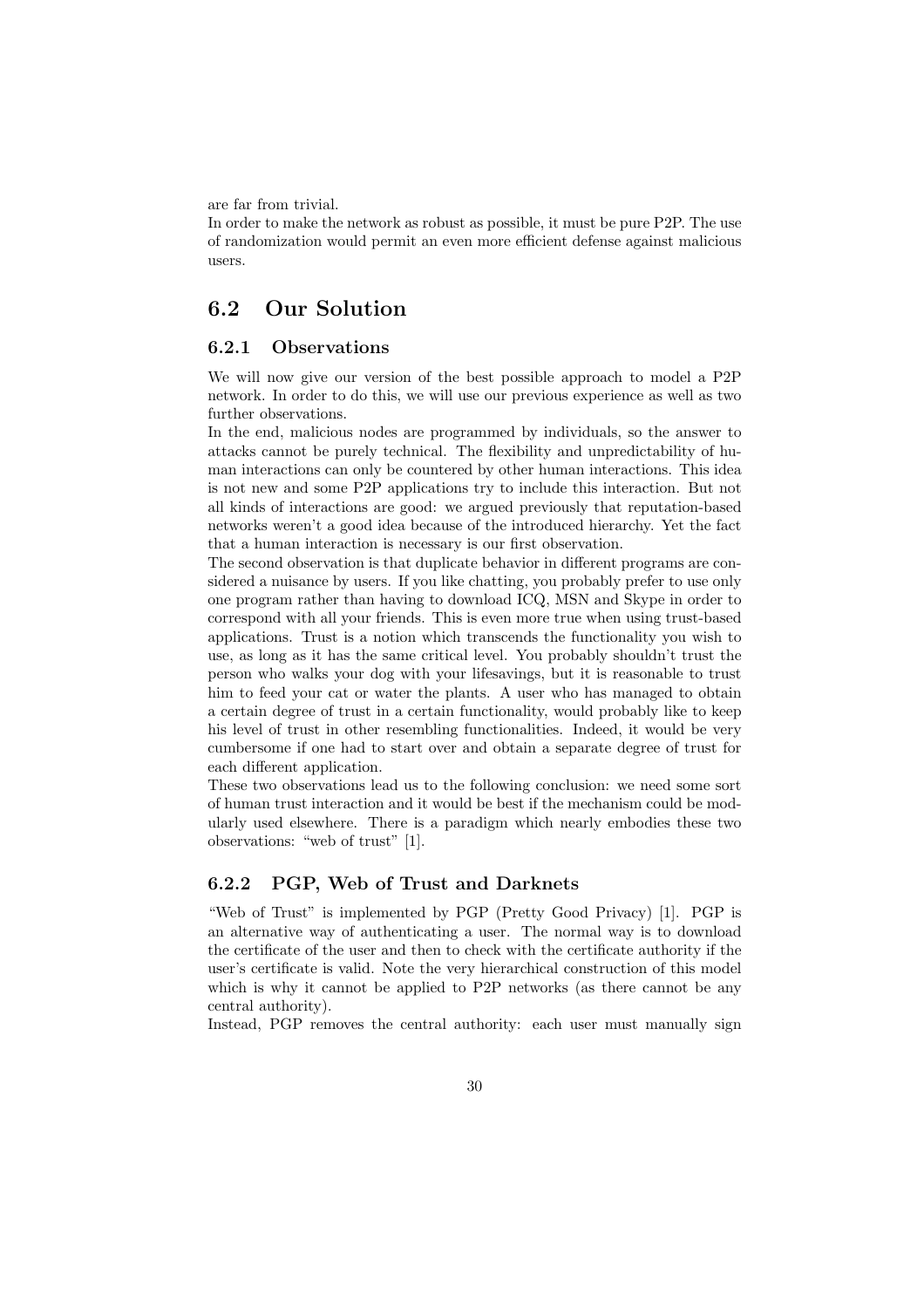which certificates he has authenticated. The interesting point is that he can also assign a certain level of trust to the entity. There are of course, multiple levels of trust for the model to be as accurate as possible. Once a user has decided to trust a certain entity, then all the entity's authenticated relations are also authenticated to a certain extent, depending on whether this entity is also authenticated the importance of the trust levels.

The only problem is that the meaning of "trust" is only very loosely used in this paradigm. PGP worries solely on authenticating: binding individuals to their public keys. The only trust used in this context is to decide to authenticate entities already authenticated by a trusted entity. In our case, we do not care about the physical identity of our relations, but would instead prefer to know if he can be really be trusted (enough to accept files from). This is completely orthogonal to the entity's physical identity. We would like to bind a public key to a certain level of trust.

This newly defined model is not at all the same as a reputation-based system. In reputation-based systems, a node checks the reputation of another node by asking all nodes what they think of this node. It thus takes a decision based on data given by other nodes it doesn't know it can trust in the first place. In our "web of trust", you would only consider nodes which you have manually decided to trust. No number of malicious nodes can alter your decision if you you do not trust them which is not the case in reputation-based systems. This model permits users to build a network of more or less trusted entities: so-called Darknets.

#### 6.2.3 P2GP

This newly defined "web of trust" paradigm fits perfectly on P2P networks. Our approach would thus consist of a pure P2P application mounted by an application similar to PGP, hence the name "P2GP". There should not be any big implementation problems as the PGP-like application would be modularly built. There would be numerous advantages of having such a structure.

- Before querying a certain node, the program would first use this PGPlike application to check what degree of trust the node has. According to the degree of trust, the user could then choose to pursue the download or stop. The user could also set a separate trust threshold for each download: downloading a picture of your favorite rock-star is maybe not as critical as downloading an update for your computer.
- The user could encrypt his query using the trusted node's public key, and the node could answer by using the user's public key. Such communication would be very secure and could not be broken by using a dictionary attack as it can be the case in Freenet.
- After connecting to any node (possibly a malicious one) the user could then look for his trusted nodes on the network in order to use them as a direct neighbor. To be sure of the authenticity of a trusted node, the user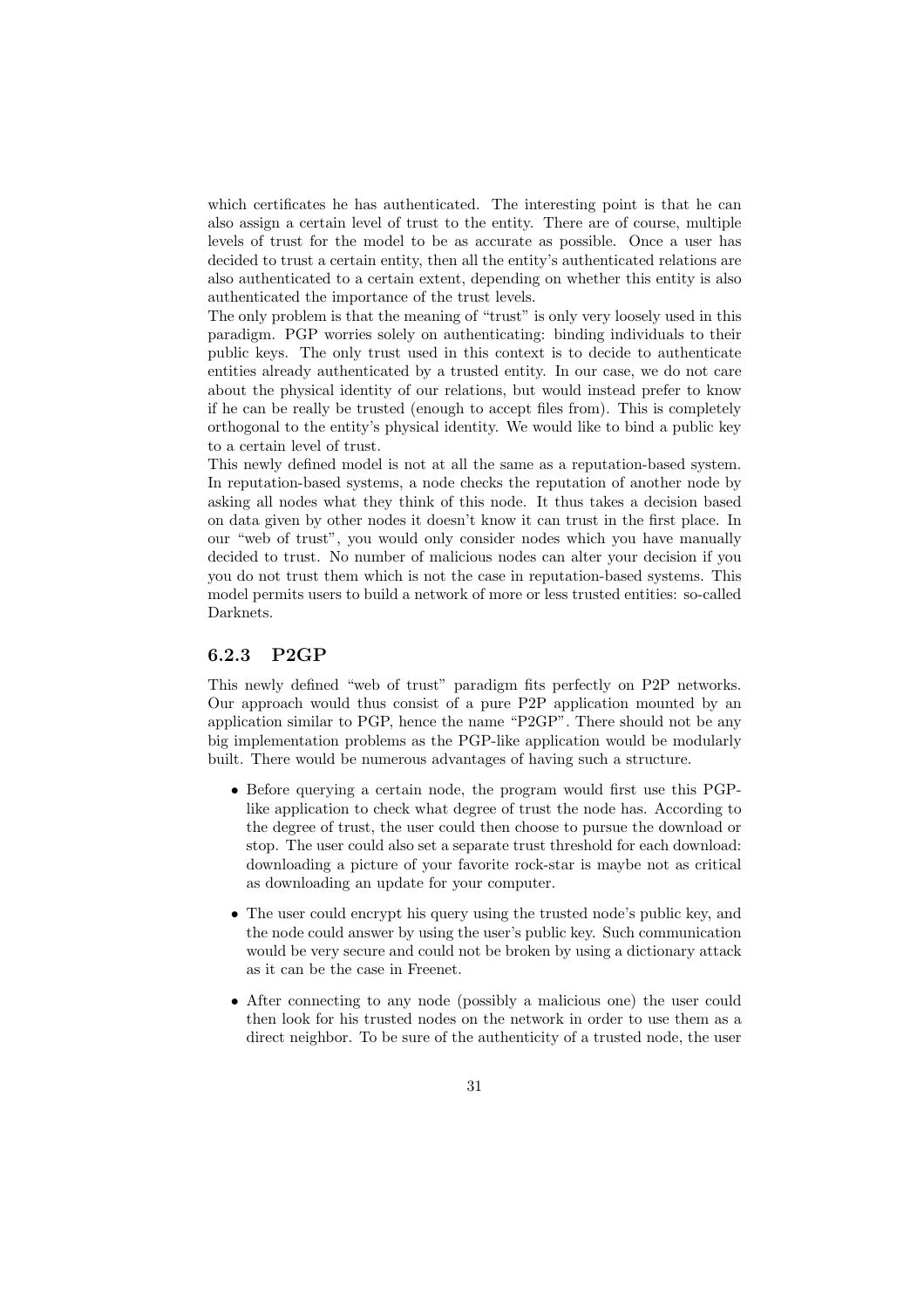could first give it a series of cryptographic challenges only the real owner of the trusted public key could be able to solve (i.e. returning signed messages). This would be impossible for malicious nodes to simulate and could prevent man-in-the-middle and certain eclipse attacks.

• Because nodes cluster in trusted networks, P2P viruses would probably need much more time to propagate through the network. This would also certainly prevent corrupted files or fake copies from spreading efficiently.

Yet this PGP-like application is not yet the answer to all problems, there are a number of unanswered points such as the anonymity issue of a node. Note that we have at this point not set any constraints to the underlying P2P application other that it should be pure. Any kinds of technical solutions to enhance security or address the unanswered issues could be implemented there which gives our approach even more flexibility.

#### Performance

The only problem we foresee is a performance one. In the case of file sharing, the power of P2P networks resides in the number of nodes involved. Even if the number of nodes you trust grow exponentially to the number of directly trusted nodes, it is not possible for a user to scan enough nodes in order to reach the many thousand which constitute the network. This performance problem is partially unavoidable as it is price for introducing trust. The fact that each download could receive a different trust threshold should permit to regain part of the performance. It is very interesting to note that this solution also seems to be the direction Freenet is taking.

#### 6.3 Conclusion

We have now finished our analysis of security in P2P networks. As a conclusion we can re-express the fact that only pure P2P stand a chance against attacks, any kind of shortcuts taken in the implementation can be turned around in order to attack the P2P application in a more dangerous manner. We finally observed that it would be interesting for a PGP-like application to exist. This application should not solely worry about authenticating users (binding public keys to physical identities) but also how much trust can be given to a public key. If such an application existed, it could be used by P2P applications as a very efficient protection against malicious attacks.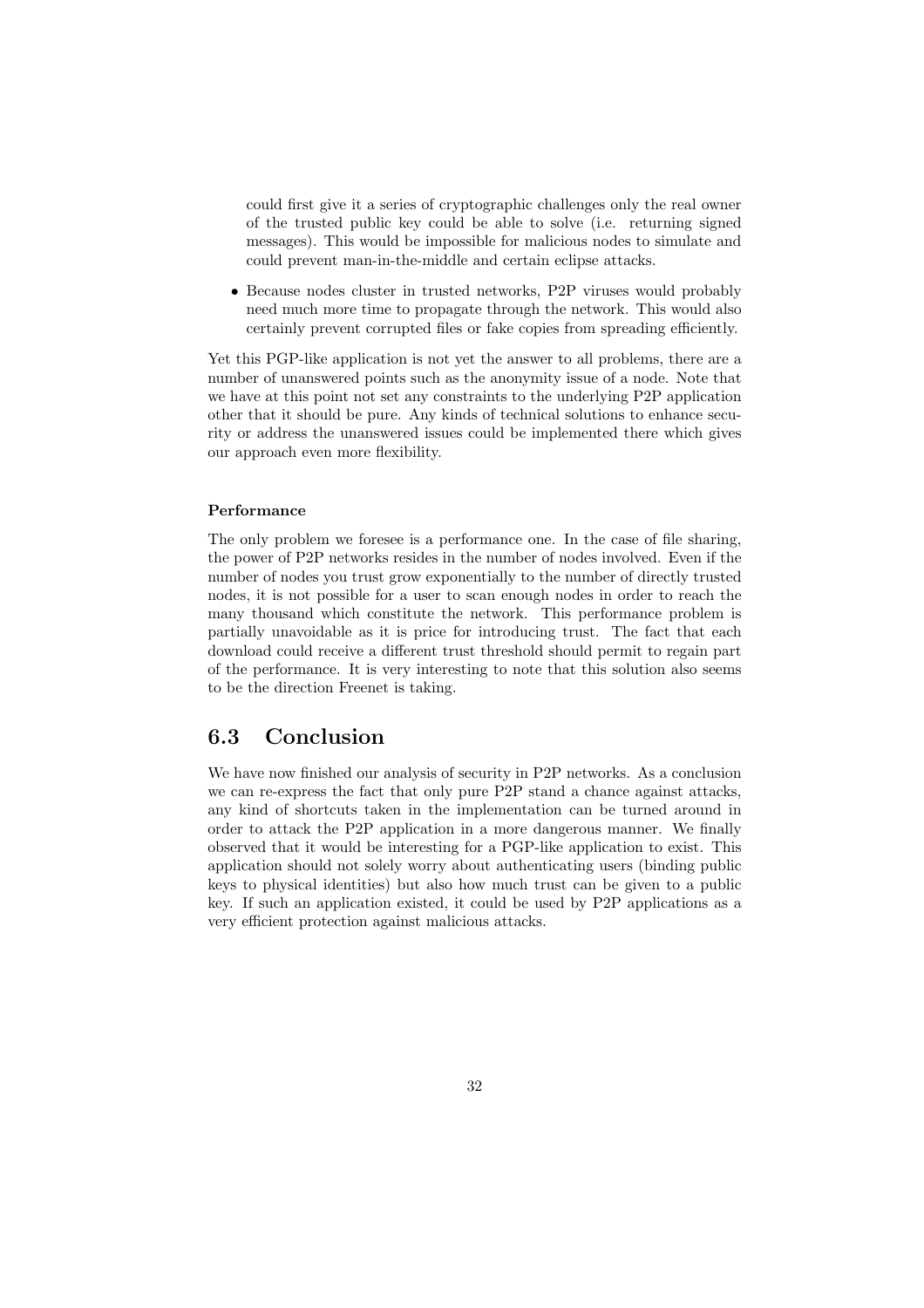# Bibliography

- [1] http://www.wikipedia.com
- [2] Ian Clarke, Brandon Wiley, Theodore W. Hong, Oskar Sandberg Freenet: A Distributed Anonymous Information Storage and Retrieval System
- [3] Scott Jensen: The P2P revolution peer-to-peer networking and the entertainment industry http://www.nonesuch.org/p2prevolution.pdf
- [4] Lidong Zhou, Lintao Zhang, Frank McSherry, Nicole Immorlica, Manuel Costa, and Steve Chien: A First Look at Peer-to-Peer Worms: Threats and Defenses
- [5] Jason E. Bailes, Gary F. Templeton: Managing P2P Security Considering the benefits and trade-offs of file-sharing systems
- [6] D. Dumitriu, E. Knightly, A. Kuzmanovic, I. Stoica and W. Zwaenepoel: Denial-of-Service Resilience in Peer-to-Peer File Sharing Systems
- [7] J. Liang, R. Kumar, Y. Xi, and K. Ross : Pollution in p2p file sharing systems In IEEE INFOCOM, 2005.
- [8] S. Chartrand: New way to combat online piracy The New York Times, May 17, 2004.
- [9] N. Christin, A. Weigend, and J. Chuang: Content availability, pollution and poisoning in peer-to-peer file sharing networks. In ACM E-Commerce Conference, 2005.
- [10] John R. Douceur: The Sybil Attack
- [11] Atul Singh, Miguel Castro, Peter Druschel, Antony Rowstron: Defending against Eclipse attacks on overlay networks
- [12] Arno Wagner, Bernhard Plattner, Thomas Dübendorfer, Roman Hiestand: Experiences with Worm Propagation Simulations